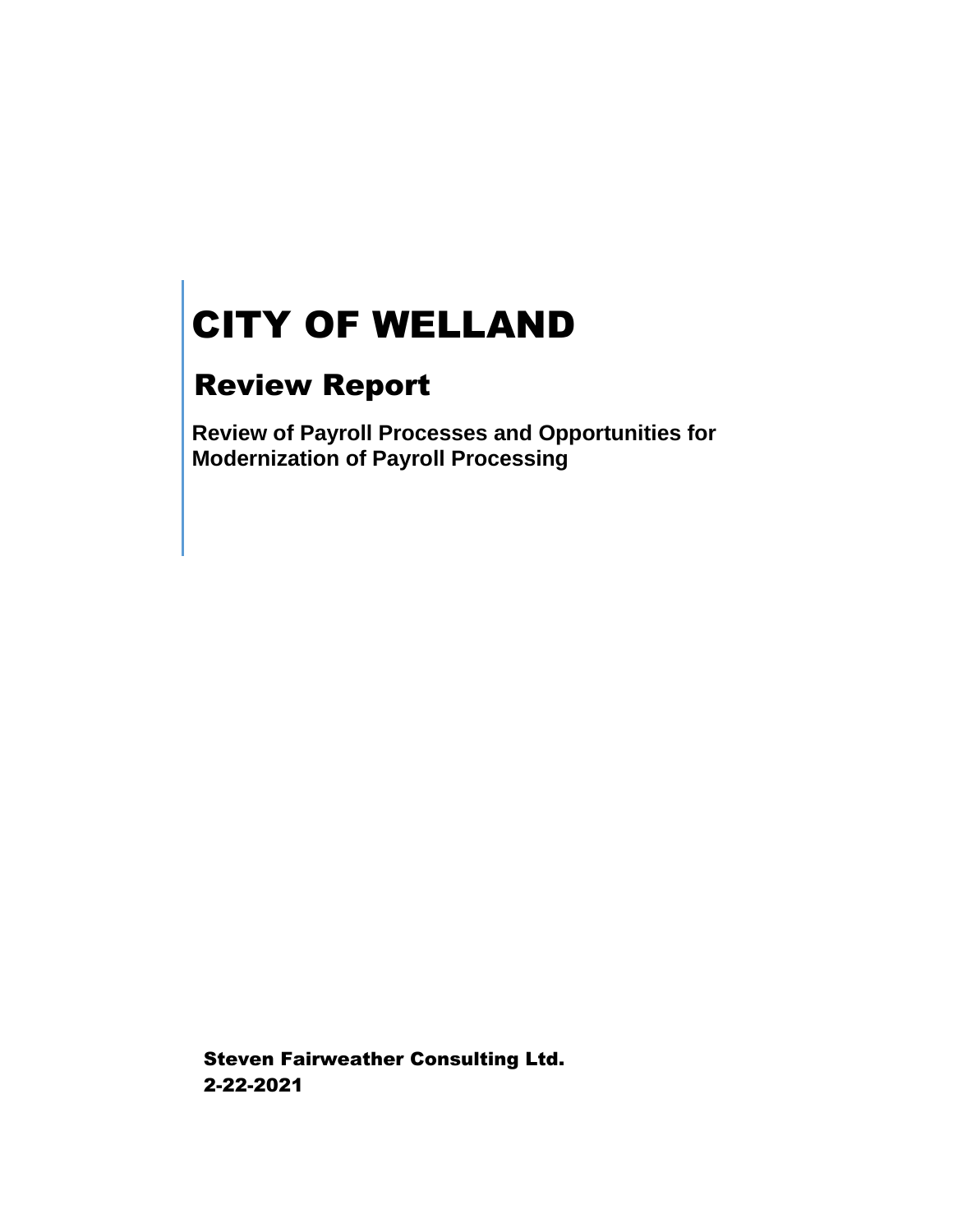# Table of Contents

#### Executive Summary

| <b>Detailed Report</b>                                                     |
|----------------------------------------------------------------------------|
|                                                                            |
| <b>Payroll Process Review</b>                                              |
|                                                                            |
| <b>Review of Payroll Processes:</b>                                        |
|                                                                            |
|                                                                            |
|                                                                            |
|                                                                            |
|                                                                            |
| 4 - AVANTI - Departmental Timesheet Entry Work Flow  18                    |
| 5 - AVANTI - Payroll Department Timesheet Entry Work Flow  19              |
| 6 - AVANTI - Payroll Department Payroll Processing Work Flow  20           |
| 7 - Payroll Department Garnishee Processing Work Flow  23                  |
| 8 - Payroll Department Direct Deposit Processing Work Flow  24             |
| 9 - Payroll Department Paystub Processing Work Flow  24                    |
| 10 - Payroll Department Vacation Pay Accrual P/T Processing  25            |
| 11 - Payroll Department Disability and Reporting Processing  26            |
|                                                                            |
| <b>Modernization of Payroll Process for Public Works &amp; Engineering</b> |
|                                                                            |
|                                                                            |
|                                                                            |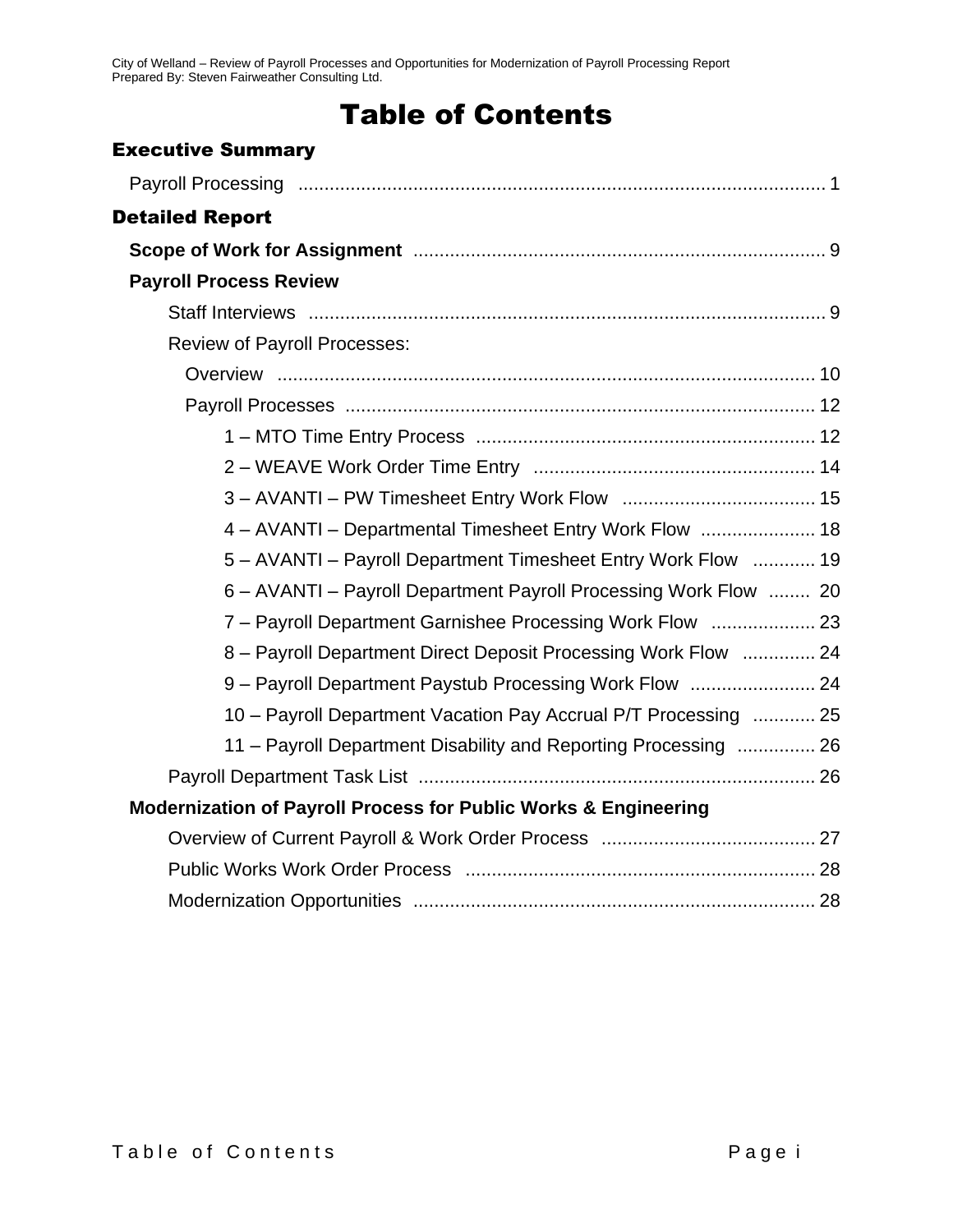# City of Welland

## EXECUTIVE SUMMARY

The City of Welland was seeking assistance with a review and analysis of their Payroll Process and work flows. The specifics of the review were to perform an analysis of the accounting processes and work flows utilized in the payroll process. The outcomes to be reported on were to identify internal control issues with the existing Payroll Process and report on opportunities for modernizations in the Payroll Process for the City with attention on the Public Works and Engineering area.

A review was carried out on each of these workflows resulting in the creation of workflow process diagrams, notes and findings. The findings identify weaknesses in internal control and opportunities for modernization of the payroll processes including Public Works and Engineering. The details of which are contained in the body of this report.

The recommendations from the review have been compiled into a table of actionable items for Payroll Processing:

| <b>Observation/Finding</b> |                                                                                                                                                                                                                                           | <b>Recommendation</b>                                                                                                                                                                                                                                                             |
|----------------------------|-------------------------------------------------------------------------------------------------------------------------------------------------------------------------------------------------------------------------------------------|-----------------------------------------------------------------------------------------------------------------------------------------------------------------------------------------------------------------------------------------------------------------------------------|
|                            | <b>Payroll Process/Work Order Review</b>                                                                                                                                                                                                  |                                                                                                                                                                                                                                                                                   |
|                            | Weave, MTO, Time Clocks, Diamond and<br>Avanti Systems are not integrated to share<br>information.                                                                                                                                        | Explore replacement of Weave,<br>MTO, Time Clocks application with<br>one application that has electronic<br>integration Avanti and Diamond.                                                                                                                                      |
| $\overline{2}$             | Absentee tracking is done manually. MTO<br>system is utilized to track employee bank<br>information and non-productive time such<br>as vacation, banked Lieu time, etc. MTO<br>relied on as corporate record Data input to<br>MTO system. | H/R should develop a corporate<br>Absentee tracking system. Explore<br>the Avanti application for this<br>functionality. This information<br>should be input to the Absentee<br>Tracking application and integrated<br>to the Work Order Application and<br>others as identified. |
| 3                          | MTO system utilized to track CVOR<br>reporting only capturers City records.                                                                                                                                                               | City should replace MTO CVOR<br>system WEB based application that<br>will integrated to work orders.                                                                                                                                                                              |

#### **Payroll Process Modernization Opportunities - Public Works and Engineering**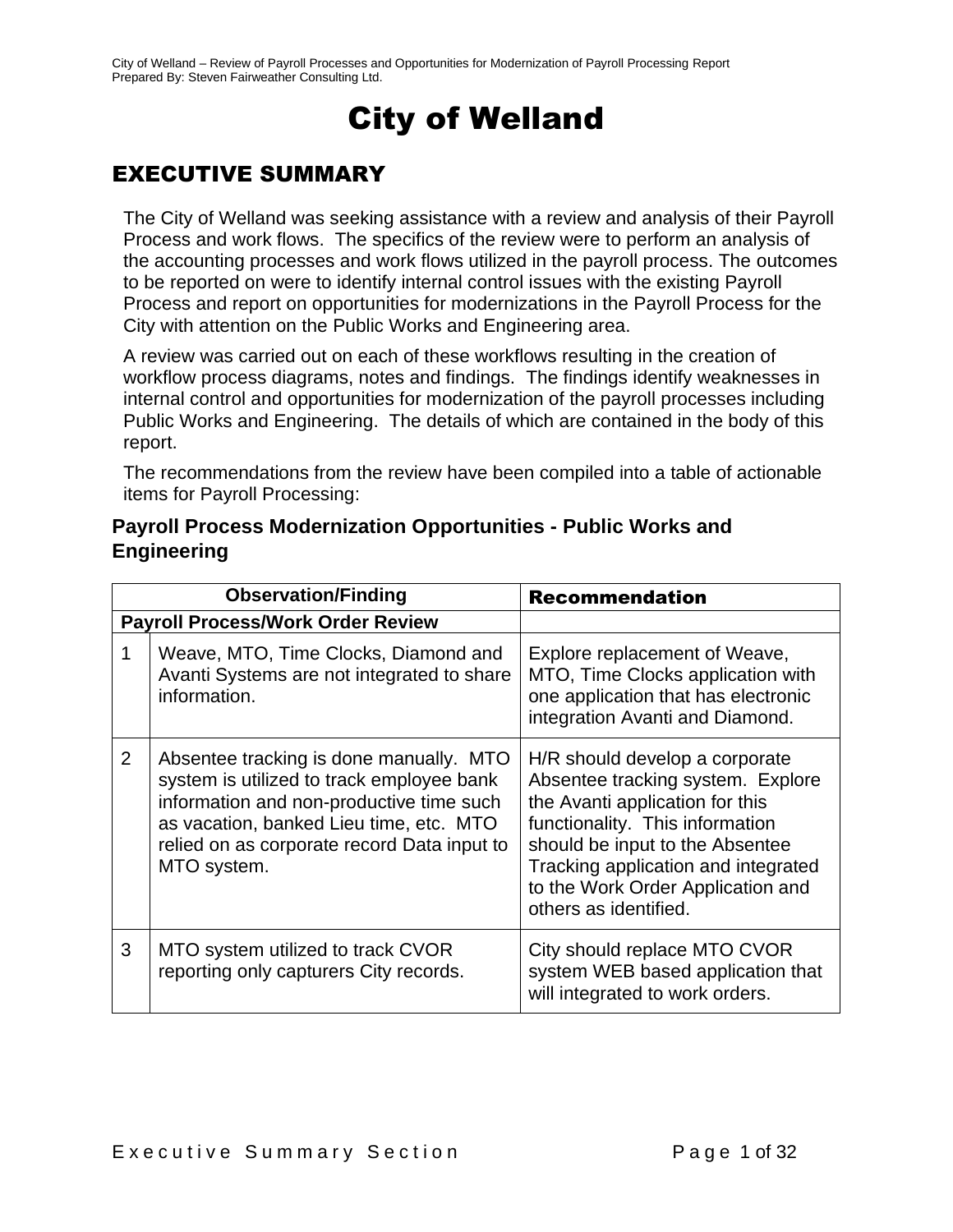| <b>Observation/Finding</b> |                                                                                                                                                                                                                                                                                                                                                     | <b>Recommendation</b>                                                                                                                                                                                                                                           |  |
|----------------------------|-----------------------------------------------------------------------------------------------------------------------------------------------------------------------------------------------------------------------------------------------------------------------------------------------------------------------------------------------------|-----------------------------------------------------------------------------------------------------------------------------------------------------------------------------------------------------------------------------------------------------------------|--|
|                            | <b>Payroll Process/Work Order Review</b>                                                                                                                                                                                                                                                                                                            |                                                                                                                                                                                                                                                                 |  |
| $\overline{4}$             | Payroll information being maintained in<br>multiply systems (Avanti, MTO and<br>Weave). Payroll Clerk inputs employee<br>profile changes from Avanti into Weave<br>system manually. MTO System Tracks<br>Employee Profiles for costing in the<br>Weave system. No link to Avanti System.<br>All employee information maintained<br>manually in MTO. | Employee information should only<br>be maintained in one system by<br>Human Resources (H/R). Avanti<br>System should be developed with<br>integration to Work Order System.                                                                                     |  |
| 5                          | Weave and MTO Systems are not linked<br>to share information. This process<br>requires two staff and takes approximately<br>30 to 60 minutes daily.                                                                                                                                                                                                 | Electronic integration with the new<br>Work Order application and MTO<br>application should be developed so<br>information is only entered in one<br>application. Ensure these edit<br>routines to share payroll<br>requirements are built into the<br>tablets. |  |
| 6                          | No ability for Workers in the field to create<br>an electronic work order. Work Orders do<br>not automatically generate restoration<br>work follow-up list for Engineering.                                                                                                                                                                         | New Work Order application should<br>be flexible to allow staff to create<br>work orders in field and provides the<br>ability to automatically create<br>restoration work orders.                                                                               |  |
| $\overline{7}$             | Information recorded twice. Field Staff<br>note details on paper copy of work order<br>which is then keyed to system.                                                                                                                                                                                                                               | Ensure the new Work Order<br>application provides the ability for<br>staff to utilize tablets in the field to<br>electronically upload work order<br>information.                                                                                               |  |
| 8                          | PW Clerk creates a Weave batch for input,<br>reviews own batch input and approves<br>own batch.                                                                                                                                                                                                                                                     | Batches created and entered by the<br>Public Works Clerk should be<br>reviewed and approved by another<br>staff member.                                                                                                                                         |  |
| 9                          | Payroll Clerk reviews report for employees<br>charged to Canal Lands Code (447).                                                                                                                                                                                                                                                                    | Employees should be identified in<br>Avanti application with integration to<br>new Work Order application. Built in<br>edit routines for employees eligible<br>to be charged to this code should be<br>built into the tablets.                                  |  |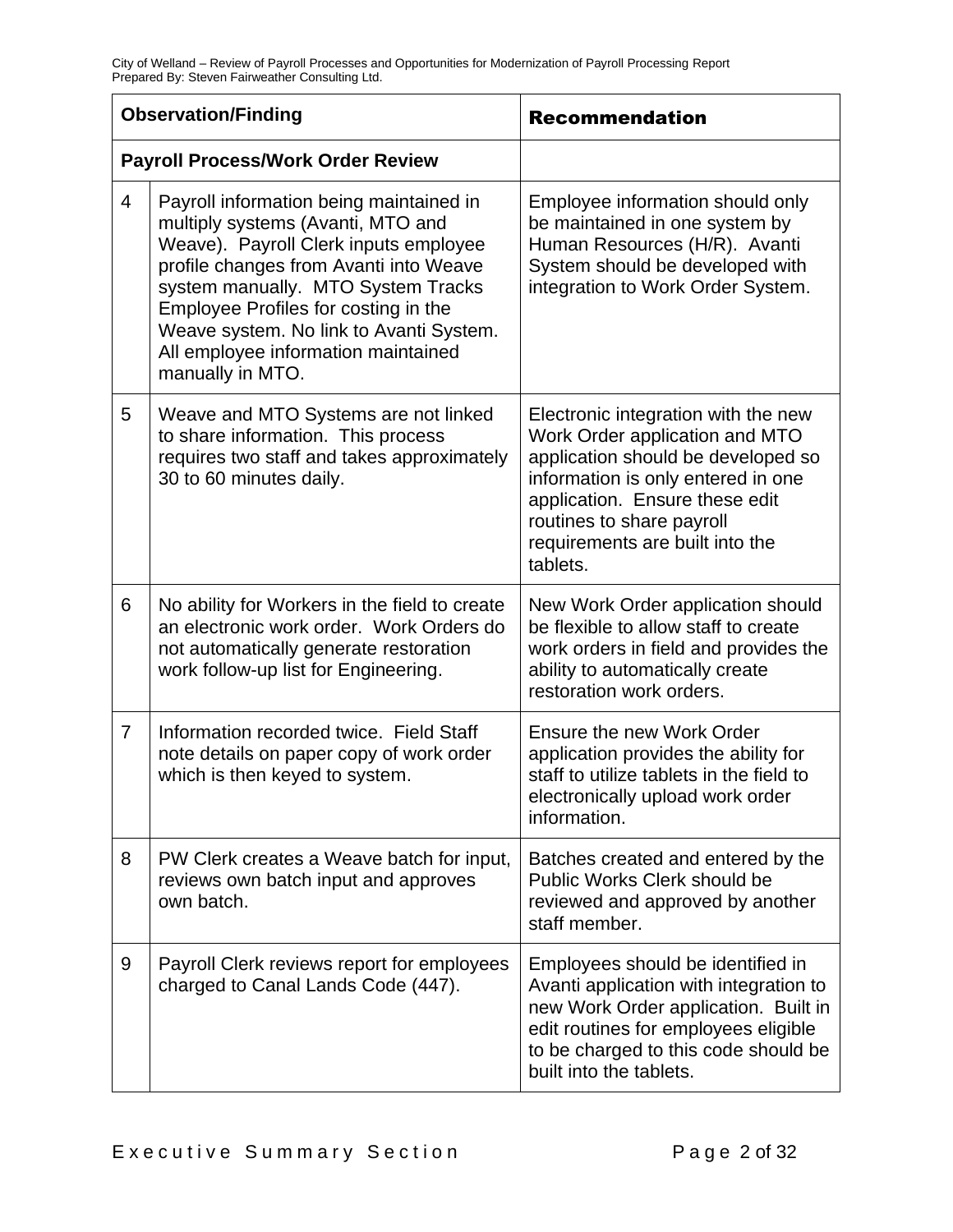| <b>Observation/Finding</b>               |                                                                                                                        | <b>Recommendation</b>                                                                                                                                                                                            |  |
|------------------------------------------|------------------------------------------------------------------------------------------------------------------------|------------------------------------------------------------------------------------------------------------------------------------------------------------------------------------------------------------------|--|
| <b>Payroll Process/Work Order Review</b> |                                                                                                                        |                                                                                                                                                                                                                  |  |
| 10                                       | Payroll clerk has to upload information into<br>separate routine to prepare for upload to<br>Avanti Timesheet process. | Build these edit routines into new<br>Work Order system to automatically<br>perform at time of input                                                                                                             |  |
| 11                                       | Payroll clerk has to make corrections for<br>codes and rates that if system was<br>integrated would not be required.   | Electronic integration with Avanti to<br>new Work Order application to<br>share information. Build in edit<br>routines for employees eligible to be<br>charged to this code into tablets                         |  |
| 12                                       | Manual process to check to see daily time<br>per employee is in balance.                                               | Build in edit routines for employees<br>to identify employees missing hours.                                                                                                                                     |  |
| 13                                       | Manual process to check to see if total<br>hours per employee is in balance for pay<br>period.                         | Build in edit routines for employees<br>to identify employees missing hours.                                                                                                                                     |  |
| 14                                       | Banked Lieu time liability not set up when<br>payroll is processed                                                     | City should develop a Banked Lieu<br>Time application for corporate use in<br>Avanti, Banked Lieu Time should be<br>tracked and recorded when earned<br>and used.                                                |  |
| 15                                       | Some payroll groups are paid current. As<br>a result, time is reported a week in<br>advance.                           | Consider if the reporting period<br>could be adjusted to report a week<br>in arrears but paid current. If this<br>cannot be done the in the new Work<br>Order application an interface needs<br>to be developed. |  |

The City of Welland should explore replacing their current Work Order System with an application that will replace the Electronic time clock, MTO, Weave and Work Manager applications. As the City moves forward with this implementation it is important to ensure that data is only keyed once. Information should be maintained in one application which has the capable of integrating with other applications to push and pull information as required. The new Work Oder application will be required to be exchanged information with other City applications. As such the new Work Order application will be required to integrate with the City's Payroll and Human Resources application (currently Avanti), the Financial application (Diamond) and the replacement CVOR application.

As part of this implementation process the City of Welland should implement the use of tablets in the field to electronically capture work order information. With a tablet the data would be entered in the field and then verified and approved for upload to other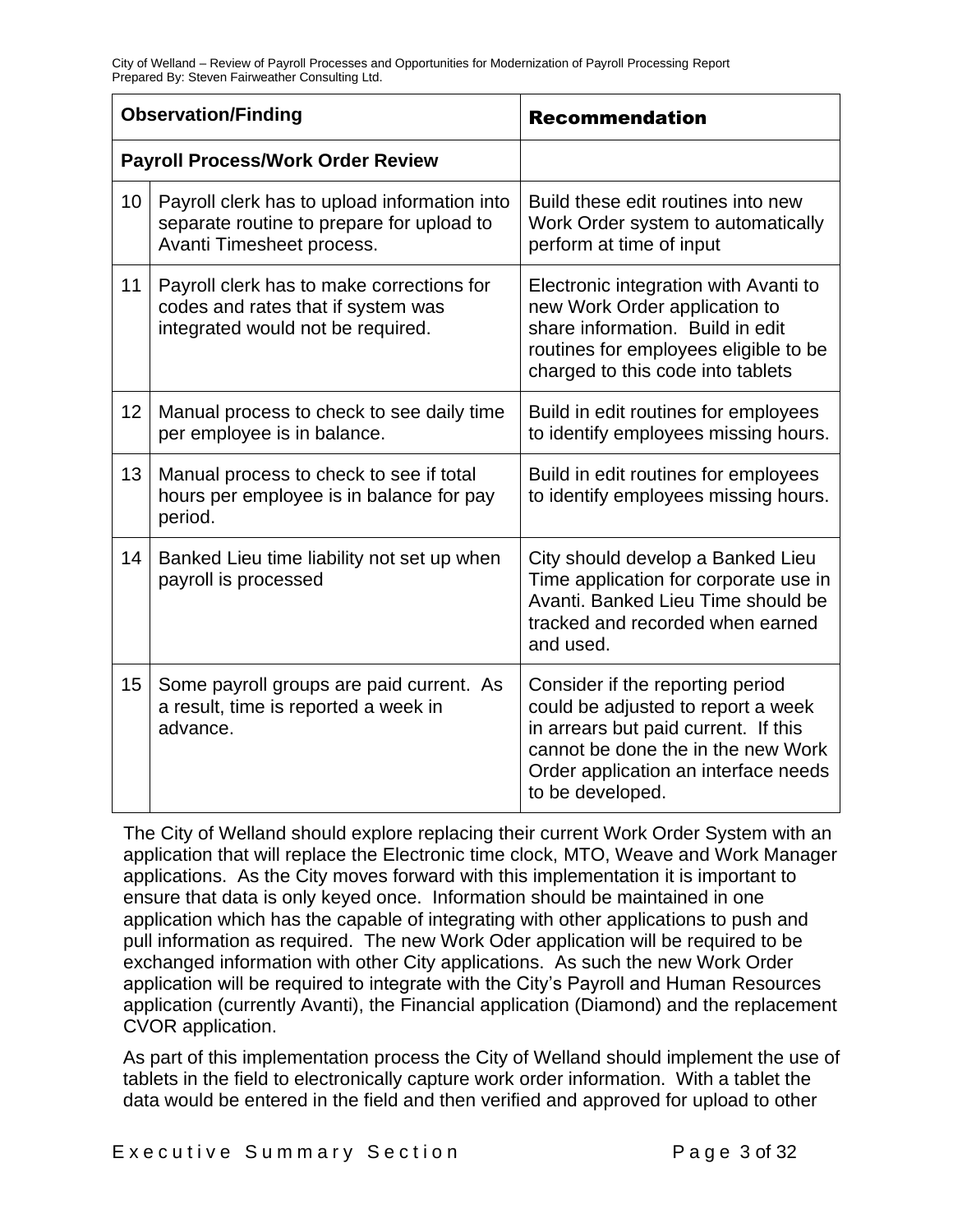applications. The use of tablets for electronic work orders will reduce staff time required for the duplicate input of data. Three employee position would be requiring a job review since their job duties would change significantly.

| <b>Internal Control and Work Flow Improvements for Payroll Processing</b> |  |
|---------------------------------------------------------------------------|--|
|---------------------------------------------------------------------------|--|

|                | <b>Observation/Finding</b>                                                                                                                                                                        | <b>Recommendation</b>                                                                                                                          |  |
|----------------|---------------------------------------------------------------------------------------------------------------------------------------------------------------------------------------------------|------------------------------------------------------------------------------------------------------------------------------------------------|--|
|                | <b>Payroll Processing</b>                                                                                                                                                                         |                                                                                                                                                |  |
| $\mathbf{1}$   | Some payroll groups are paid current. As a<br>result, time is reported a week in advance.                                                                                                         | Consider if the reporting period<br>could be adjusted to report a<br>week in arrears but paid current.                                         |  |
| $\overline{2}$ | City does not have an absence tracking<br>system that is linked to the timesheet entry<br>process.                                                                                                | Opportunity to implement an<br>attendance system. System<br>could link to Timesheets to<br>populate for non-standard hours.                    |  |
| 3              | Timesheet approval and submission done<br>manually                                                                                                                                                | Investigate if system provides for<br>an electronic approval process.                                                                          |  |
| $\overline{4}$ | Payroll Clerk verifies employee hours even<br>though they have been reviewed and<br>approved by department.                                                                                       | Investigate if system provides for<br>an electronic approval process<br>that would allow timesheet to be<br>load directly into Avanti Payroll. |  |
| 5              | Employee changes from H/R are not from a<br>system generated report based on pay period<br>reporting.                                                                                             | Create a system generated<br>report of changes from the Avanti<br>system                                                                       |  |
| 6              | Payroll clerk maintains file with slips of paper<br>for adjustments for pay period since<br>employee changes from H/R are not from a<br>system generated report based on pay period<br>reporting. | Create a system generated<br>report of changes from the Avanti<br>system                                                                       |  |
| $\overline{7}$ | Employees receive new employee number<br>when switching from P/T to F/T or F/T to P/T                                                                                                             | Consider if system is capable of<br>retaining employee number but<br>splitting information for source<br>deduction and T4 reporting.           |  |
| 8              | Payroll clerk checks every employee's gross<br>pay and deductions each pay period                                                                                                                 | Create a system generated<br>report of changes from the Avanti<br>system for each pay period.<br>Only check these changes.                     |  |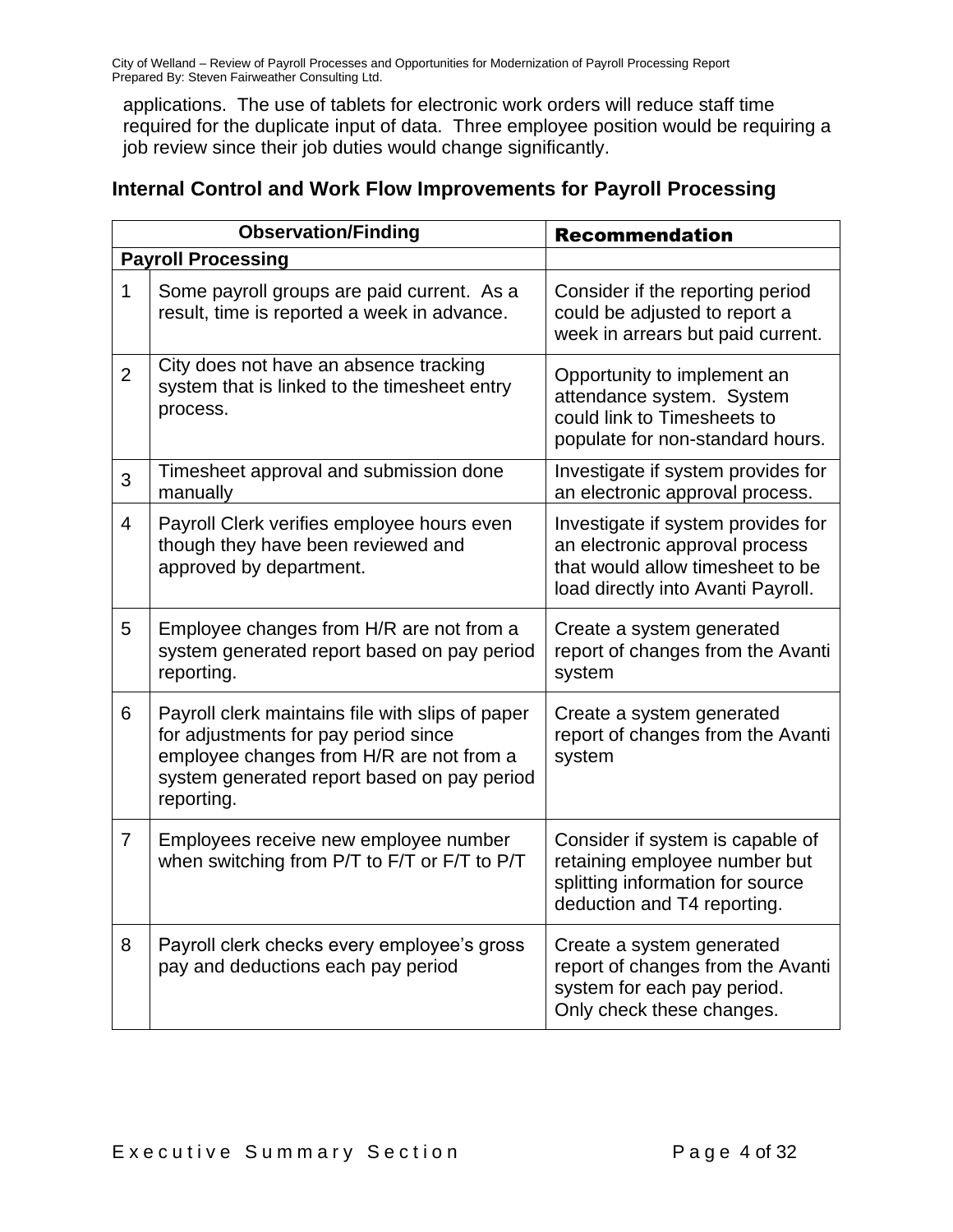| <b>Observation/Finding</b> |                                                                                                                       | <b>Recommendation</b>                                                                                                                                                                                          |  |
|----------------------------|-----------------------------------------------------------------------------------------------------------------------|----------------------------------------------------------------------------------------------------------------------------------------------------------------------------------------------------------------|--|
|                            | <b>Payroll Processing</b>                                                                                             |                                                                                                                                                                                                                |  |
| 9                          | Payroll clerk manually tracks each pay<br>employees exempt from union dues.                                           | Create a system generated<br>report of union dues collected by<br>employee and a report of exempt<br>employees from union dues from<br>the Avanti system for each pay.<br>period. Only check these<br>changes. |  |
| 10                         | Payroll clerk manually tracks and checks all<br>employee garnishees                                                   | Consider if system is capable of<br>tracking all garnishee<br>requirements.                                                                                                                                    |  |
| 11                         | Vacation pay for all part time employees<br>except for three library employees is paid<br>each pay.                   | City and Library should ensure<br>that for all employees are<br>required to receive their vacation<br>pay each pay by placing this in<br>the employees offer of<br>employment.                                 |  |
| 12                         | Per the collective agreements staff have the<br>ability to purchase paid leave time.                                  | During collective bargaining may<br>want to consider the elimination<br>of this process.<br>If not investigate if payroll system<br>is capable of processing such a<br>program.                                |  |
| 13                         | Payroll Departments generates payroll<br>posting file and loads file to G/L. Accounting<br>then reviews and approves. | Investigate if this process can be<br>set to run automatically once<br>payroll is completed.                                                                                                                   |  |
| 14                         | Payroll clerk checks for unapproved time for<br>pay period once payroll is processed.                                 | Departments prior to approval of<br>timesheets should ensure no<br>unapproved time exists.                                                                                                                     |  |
| 15                         | Garnishees are set up in the Avanti system.<br>Payroll clerk manually tracks and checks all<br>employee garnishees.   | Consider if system is capable of<br>tracking all garnishee<br>requirements.                                                                                                                                    |  |
| 16                         | Payroll Clerk prepares garnishee<br>documentation for pay period and sends to<br>Finance to prepare cheque request.   | Payroll department should be<br>responsible to entry garnishees<br>into A/P system and attach<br>required documentation.                                                                                       |  |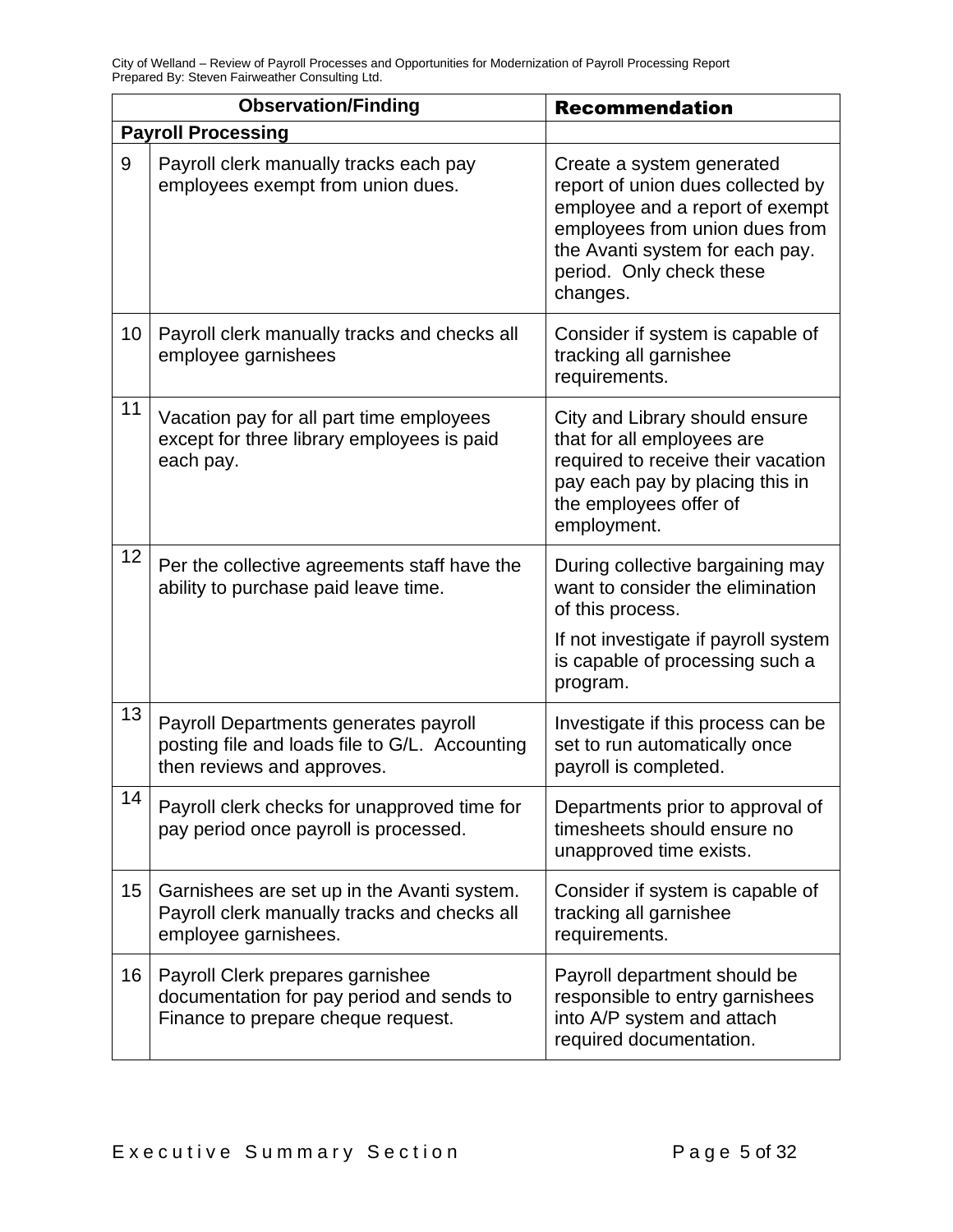|    | <b>Observation/Finding</b>                                                                                                                                                                                                                               | <b>Recommendation</b>                                                                                                                                                                                                                           |  |
|----|----------------------------------------------------------------------------------------------------------------------------------------------------------------------------------------------------------------------------------------------------------|-------------------------------------------------------------------------------------------------------------------------------------------------------------------------------------------------------------------------------------------------|--|
|    | <b>Payroll Processing</b>                                                                                                                                                                                                                                |                                                                                                                                                                                                                                                 |  |
| 17 | Payroll Clerk has to move file to folder for<br>transmission.                                                                                                                                                                                            | System should place file directly<br>in folder with unique pay period<br>name.                                                                                                                                                                  |  |
| 18 | Employees call into Payroll to reset their<br>password and for access to system                                                                                                                                                                          | Employees should be setup on<br>the system upon hire. Review<br>who should be responsible to<br>deal with employees for<br>password resets and access.                                                                                          |  |
| 19 | Employee injuries are reported in two<br>different locations                                                                                                                                                                                             | All injuries should be reported<br>directly to H/R Health & Safety<br>Coordinator (Sandra Cook).<br>Once reported H/R must notify<br>Payroll immediately.                                                                                       |  |
| 20 | A new Payroll Clerk was added to Payroll<br>(Sherry Morissette). This Payroll Clerks rolls<br>need to be expanded with additional payroll<br>duties.                                                                                                     | This payroll clerk provides<br>additional resources for the<br>payroll department. Rolls and<br>responsibilities between the two<br>clerks should be reviewed.<br>There is no need to add an<br>additional resource in Payroll at<br>this time. |  |
| 21 | As the City is still developing its H/R and<br>Payroll applications an implementation plan<br>should be developed for the various new<br>process (Qualification/certifications, Training<br>and Development, absentee tracking,<br>employee banks, etc.) | A centralized repository of<br>information assessable to<br>managers will improve tracking<br>and reporting.                                                                                                                                    |  |
| 22 | The new H/R and Payroll application has<br>roles and responsibilities that cross in both<br>areas.                                                                                                                                                       | The City's integrated H/R and<br>Payroll application makes<br>information sharing easier. As<br>such a review of roles and<br>responsibilities should be under<br>taken to ensure function and<br>accountability are in the correct<br>area.    |  |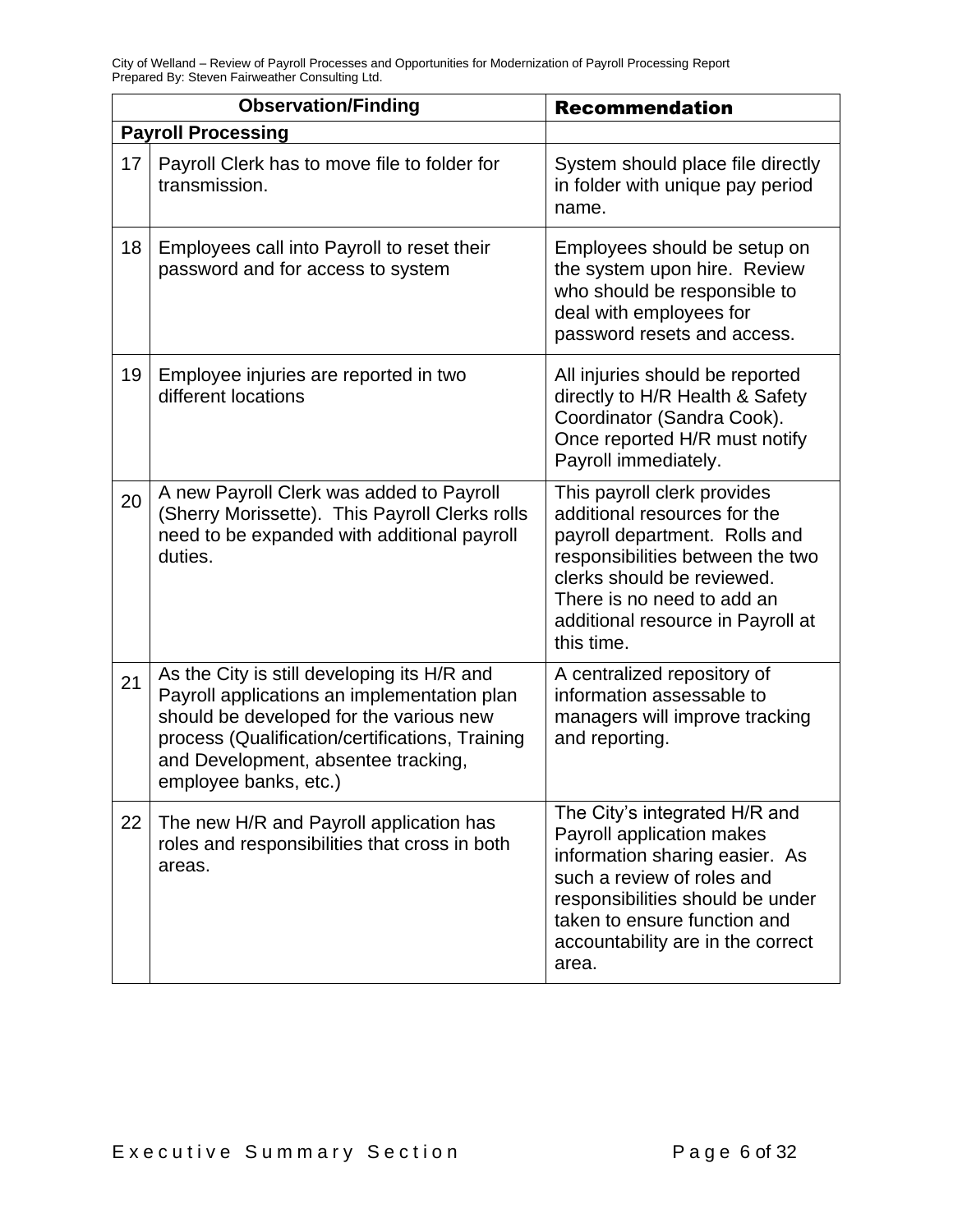|    | <b>Observation/Finding</b>                                                                                                                                            | <b>Recommendation</b>                                                                                                                                                                                                                  |
|----|-----------------------------------------------------------------------------------------------------------------------------------------------------------------------|----------------------------------------------------------------------------------------------------------------------------------------------------------------------------------------------------------------------------------------|
|    | <b>Payroll Processing</b>                                                                                                                                             |                                                                                                                                                                                                                                        |
| 23 | The Payroll department is preparing both A/P<br>and G/L transactions. However, Payroll staff<br>do not appear to be performing this function<br>from start to finish. | All payment requests and G/L<br>transaction entries should be<br>completed entirely by the payroll<br>staff. The City should explore<br>the ability to pay source<br>deductions through their financial<br>institutions online system. |

City staff should analyze the recommendations to determine which recommendation are to be implement.

However, before expending addition resources the City needs to determine if the Avanti application is the correct HRIS.

#### **Summary of Recommendations from Review**

The report has identified a number of recommendations for consideration by the City as it moves forward to modernize the payroll process. However, the major recommendations for the city to implement are noted below:

|                | <b>Recommendation</b>                                                                  | <b>Comment</b>                                                                                                                                                                                                                                          |
|----------------|----------------------------------------------------------------------------------------|---------------------------------------------------------------------------------------------------------------------------------------------------------------------------------------------------------------------------------------------------------|
| 1              | Replace the Work Order<br>Application.                                                 | This will eliminate the Weave, MTO, Time Clocks<br>application with one application. Ensure the new work<br>order application has electronic integration to Avanti<br>and Diamond.                                                                      |
| $\overline{2}$ | Replace the CVOR<br>application with a Web<br>based system                             | System should be integrated with the Work Orders and<br><b>HRIS</b> application                                                                                                                                                                         |
| 3              | Install a Mobile Tablet<br>application for work<br>orders                              | Ensure the new Work Order application provides the<br>ability for staff to utilize tablets in the field to<br>electronically upload work order information, create<br>new work orders in the field and view GIS<br>documentation or equipment diagrams. |
| 4              | Ensure that the Avanti<br>application is the correct<br>HRIS solution for the<br>City. | Staff should ensure that the Avanti application fits the<br>City needs before continuing with installation of<br>remaining modules.                                                                                                                     |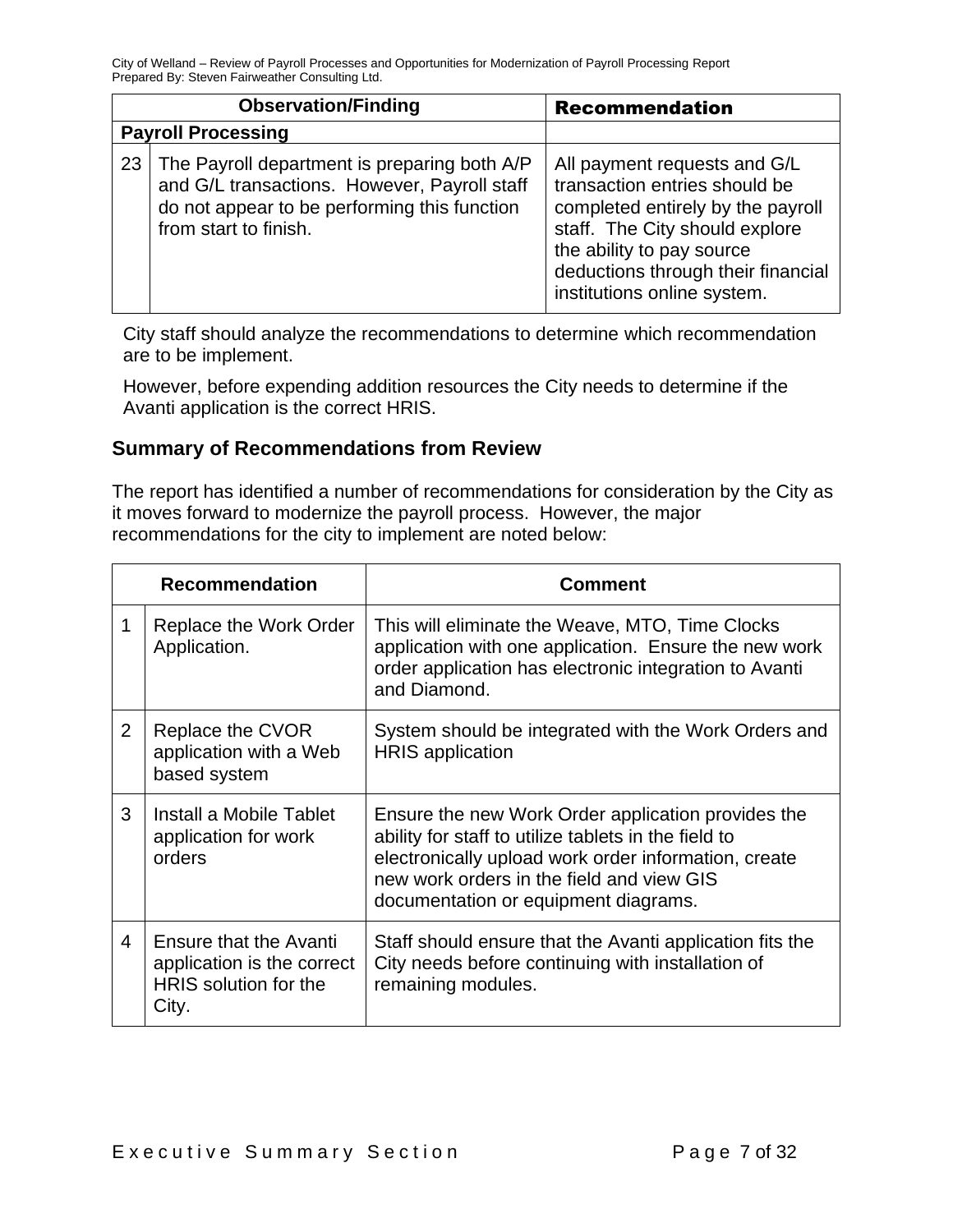| <b>Recommendation</b> |                                                                                   | <b>Comment</b>                                                                                                                                                                                            |  |
|-----------------------|-----------------------------------------------------------------------------------|-----------------------------------------------------------------------------------------------------------------------------------------------------------------------------------------------------------|--|
| 5                     | H/R should develop a<br>corporate Absentee<br>tracking system.                    | H/R should develop a corporate Absentee tracking<br>system. Information should be input to the Absentee<br>Tracking application and integrated to the Work Order<br>Application and others as identified. |  |
| 6                     | H/R should develop a<br>corporate Training and<br>Development tracking<br>system. | This system needs to track certificates, licenses and<br>training requirements for employees and integrate to<br>other city applications.                                                                 |  |
| 7                     | <b>Explore Alternatives for</b><br>the Provision of the<br><b>Payroll Process</b> | If the City wishes to explore this option further<br>additional work will need to be completed.                                                                                                           |  |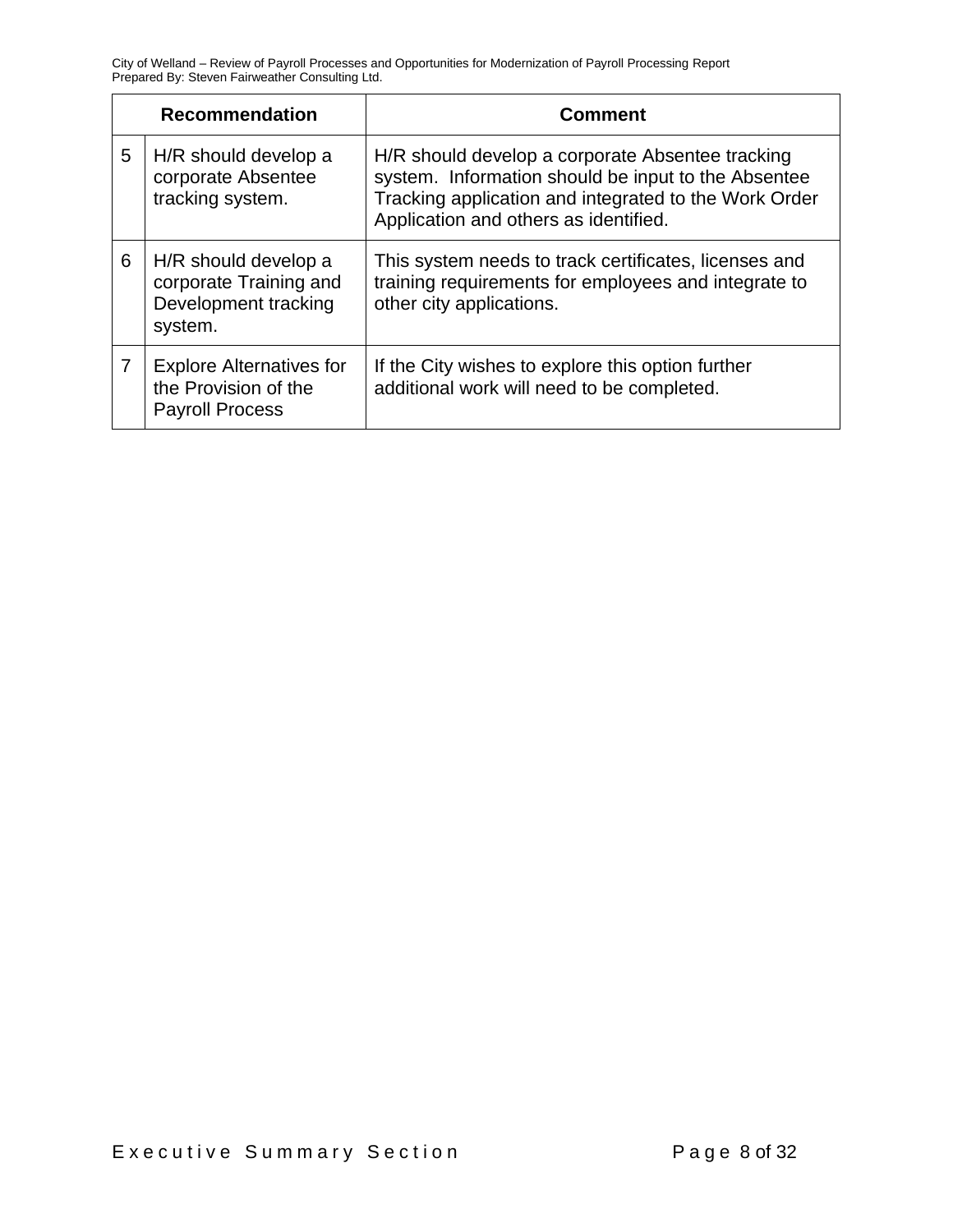### Detailed Report

### Scope of Work for Assignment

The City of Welland was seeking assistance with a review and analysis of their Payroll Process. The specifics of the review were to perform an analysis of the accounting processes and work flows utilized in the payroll process. The outcomes to be reported on were to identify internal control issues with the existing Payroll Process and report on opportunities for modernizations in the Payroll Process for the City with attention on the Public Works and Engineering area.

The scope of work included in this assignment was to:

- Review and recommend improvements to the City of Welland internal control and work flow processes for Payroll Processing
- Identify opportunities for modernization of the payroll processes including Public Works and Engineering

The report and findings from this review will be presented and discussed with City Staff upon completion.

### Payroll Process Review

#### **Staff Interviews**

To understanding the City's current processes for Payroll Processing employee interviews were conducted. These interviews varied in length depending on their involvement with the process. Interviewees were asked a number of questions to document the processes. Employees from Finance, Payroll and Public Works departments were interviewed. The positions interviewed were:

| <b>Employee Information</b>       | <b>Process Areas Interviewed</b> |                |                |
|-----------------------------------|----------------------------------|----------------|----------------|
| <b>Position</b>                   | Avanti                           | <b>MTO</b>     | <b>WEAVE</b>   |
|                                   | <b>Payroll</b>                   | <b>Payroll</b> | <b>Payroll</b> |
|                                   | <b>Process</b>                   | <b>Process</b> | <b>Process</b> |
| Manager of Budgets & Financial    |                                  |                |                |
| <b>Reporting/Deputy Treasurer</b> |                                  |                |                |
| <b>Public Works Clerk</b>         |                                  |                |                |
| <b>Public Works Clerk</b>         |                                  |                |                |
| <b>Payroll Clerk</b>              |                                  |                |                |
| <b>Payroll Clerk</b>              |                                  |                |                |
| Payroll Manager                   |                                  |                |                |
| <b>Manager of Human Resources</b> |                                  |                |                |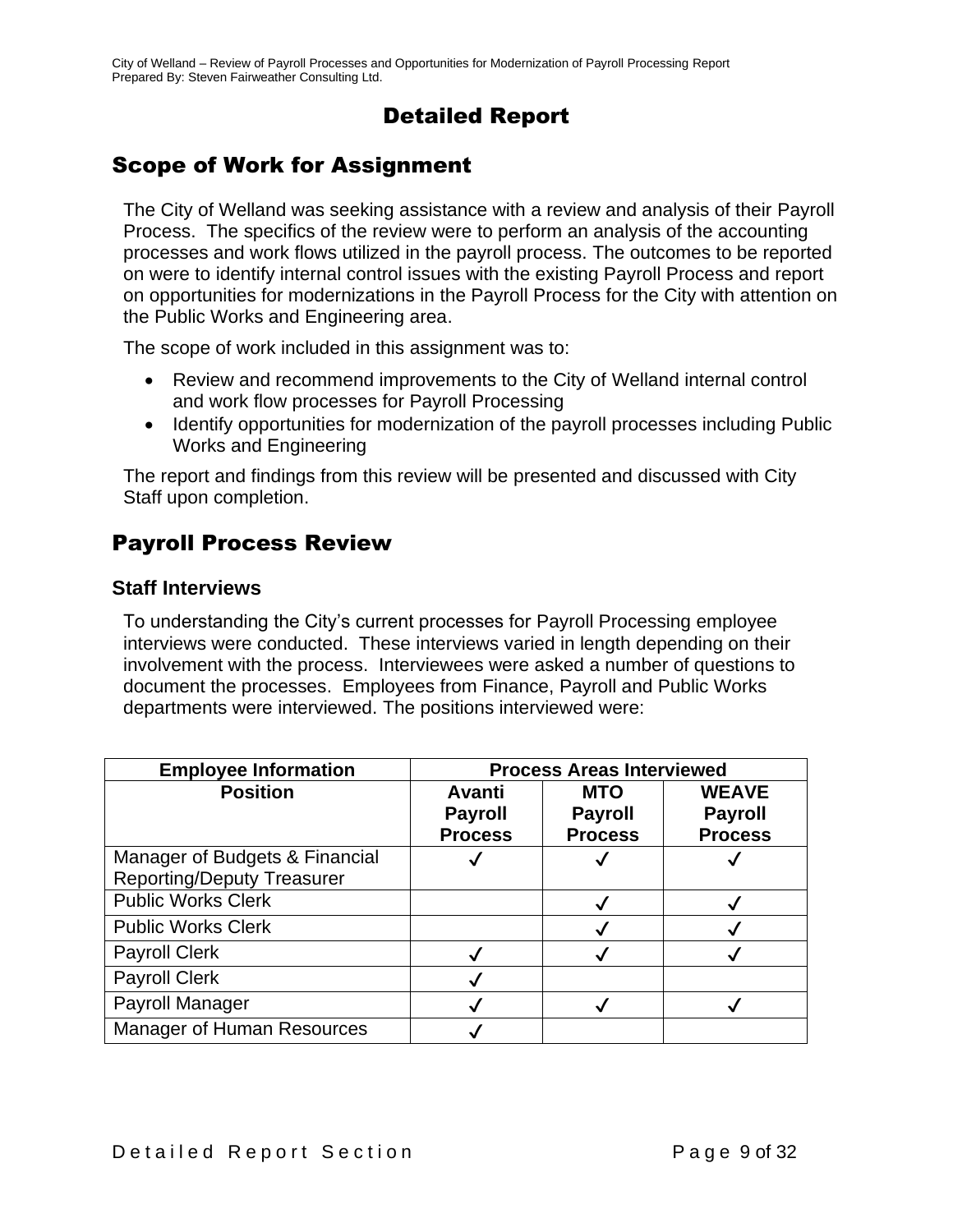The City utilizes software from various vendors to process payroll and payroll financial transaction such as payroll, payroll accounts payable, work order management, CVOR, payroll financial costs, etc. The software vendors and applications utilized by the City are:

| <b>Software Vendor</b>      | <b>Applications</b>                            |
|-----------------------------|------------------------------------------------|
| Diamond                     | General Ledger, Accounts Payable, Procurement, |
|                             | Accounts Receivable, Inventory, Property Tax,  |
|                             | <b>Utility Billing, Fixed Assets</b>           |
| Paramount                   | Procurement                                    |
| Weave                       | Work Management, Inventory, Fleet              |
| Questica                    | <b>Budgeting</b>                               |
| <b>Engineering Database</b> | <b>Project Management</b>                      |
| <b>MTO</b>                  | Time clock, CVOR, Employee charge rates,       |
|                             | Certifications and Licenses, Entitlements      |
| Open Gov                    | <b>Public Viewing Forum</b>                    |
| <b>Work Manager</b>         | Fleet                                          |
| Avanti                      | Human Resources/Payroll                        |

As the payroll process is reviewed the utilization of these systems will be taken into consideration.

#### **Review of Payroll Processes**

#### **Overview**

The City's 2019 gross spending budget, which includes the Operating, Capital, Water and Wastewater, is approximately \$124.3 million. Once adjusted for non-salary and benefit costs of approximately \$88.9 million the remaining amount of \$35.4 million is the estimated gross annual spending processed by the Payroll Process.

The City pays approximately 500 to 600 employees on a bi-weekly payroll. The Payroll Timesheet capture function is delivered by a decentralized data entry process. The decentralized timesheet entry process is performed for 15 departments with 14 employees entering the information.

The Payroll division is comprised of 3 employees (1 Payroll Manager and 2 Payroll Clerks). This division is responsible for all aspects of the Payroll function which includes but not limited to; timesheet capture, payroll processing, direct deposit, pay stubs and statutory deductions and remittances. The staff involved, departmental location and function performed are noted below: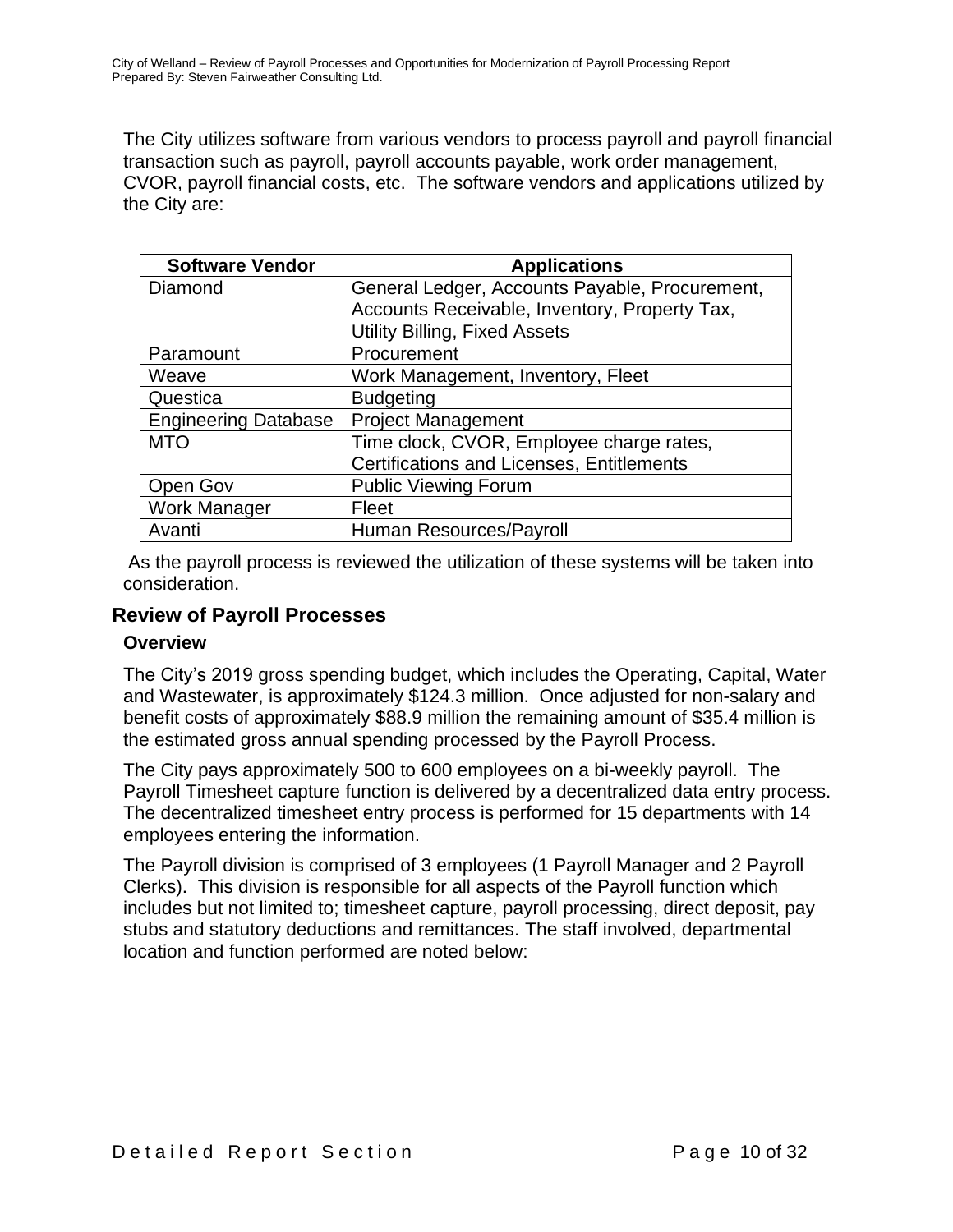| <b>Position</b>                    | <b>Department</b>       | <b>Function</b>                              |
|------------------------------------|-------------------------|----------------------------------------------|
| <b>Administrative Assistant to</b> | CAO's                   | Data Entry - Mayors Office &                 |
| the CAO                            |                         | <b>Elected Officials CAO's Office</b>        |
| <b>Administrative Finance</b>      | Finance                 | Data Entry - Finance                         |
| Coordinator                        |                         |                                              |
| <b>Administrative Assistant to</b> | <b>Fire Department</b>  | Data Entry - Fire Department                 |
| the Fire Chief                     |                         |                                              |
| <b>Public Works Clerk</b>          | <b>Public Works</b>     | Data Entry - Public Works                    |
| <b>Public Works Clerk</b>          | <b>Public Works</b>     | Data Entry - Public Works                    |
| <b>Payroll Clerk</b>               | Payroll                 | Approval Data Entry - Public<br><b>Works</b> |
| <b>Transit Office Coordinator</b>  | <b>Transit</b>          | Data Entry - Transit                         |
| <b>Library Chief Executive</b>     | Library                 | Data Entry - Library                         |
| Officer                            |                         |                                              |
| Administrative Assistant,          | Engineering             | Data Entry - Engineering &                   |
| Planning & Building                |                         | <b>Integrated Services</b>                   |
| Computer                           | Information             | Data Entry - IT                              |
| Analyst/Webmaster                  | <b>Services</b>         |                                              |
| <b>Human Resource</b>              | <b>Human Resources</b>  | Data Entry - H/R                             |
| Coordinator                        |                         |                                              |
| <b>Supervisor Customer</b>         | <b>Recreation &amp;</b> | Data Entry - Recreational                    |
| Service/Admin                      | Culture                 | <b>Services</b>                              |
| Deputy City Clerk                  | <b>City Clerks</b>      | Data Entry - Clerks                          |
|                                    | <b>Division</b>         |                                              |
| <b>Parking Traffic Operations</b>  | Traffic/Parking/By-     | Data Entry - Crossing                        |
| Technician                         | laws Division           | Guards                                       |
| <b>Payroll Manager</b>             | <b>Payroll Division</b> | <b>Payroll Processing</b>                    |
| <b>Payroll Clerk</b>               | <b>Payroll Division</b> | <b>Payroll Processing</b>                    |
| <b>Payroll Clerk</b>               | <b>Payroll Division</b> | <b>Payroll Processing</b>                    |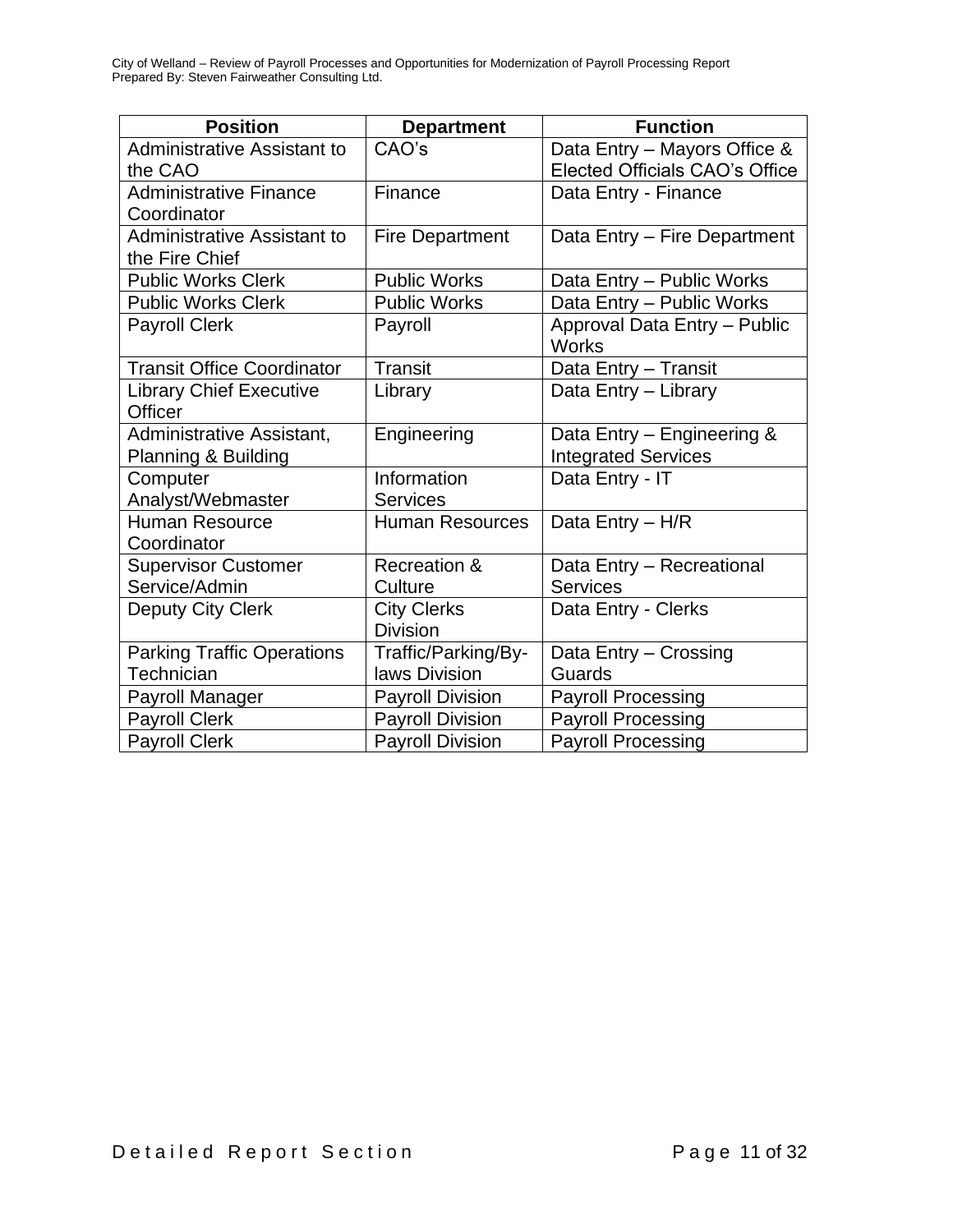#### **Payroll Processes**

The payroll process was analyzed by breaking it down into various work flows. These workflows have been documented by flowcharting the process and providing process notes. The work flows analyzed as part of the payroll process review were:

|                | <b>Work Flow Description</b>                                |  |  |  |
|----------------|-------------------------------------------------------------|--|--|--|
| 1              | <b>MTO Time Entry Process</b>                               |  |  |  |
| $\overline{2}$ | <b>Weave Work Order Time Entry</b>                          |  |  |  |
| 3              | Avanti - PW Timesheet Entry Work Flow                       |  |  |  |
| 4              | Avanti - Departmental Timesheet Entry Work Flow             |  |  |  |
| 5              | Avanti - Payroll Departmental Timesheet Entry Work Flow     |  |  |  |
| 6              | Avanti - Payroll Departmental Payroll Processing Work Flow  |  |  |  |
|                | Payroll Departmental Garnishee Processing Work Flow         |  |  |  |
| 8              | Payroll Departmental Direct Deposit Processing Work Flow    |  |  |  |
| 9              | Payroll Departmental Paystub Processing Work Flow           |  |  |  |
| 10             | Payroll Departmental Vacation Pay Accrual P/T Processing    |  |  |  |
|                | <b>Work Flow</b>                                            |  |  |  |
| 11             | Payroll Department Disability and Reporting Processing Work |  |  |  |
|                | <b>Flow</b>                                                 |  |  |  |

Each of these work flows was analyzed for weaknesses in internal control and for opportunities modernization and process improvements. The results have been compiled to provide a description of the work flow process, internal control weaknesses and areas for modernization and improvements in work flow processes.

#### 1 – MTO Time Entry Process

The MTO Time Entry Process work flow documents the daily time capture of hours worked by employees. The information is processed into the MTO application from punch clock reports and absentee reports for all Public Works employees. The process documents employee's daily hours of productive and non-productive time.

There are no weaknesses with internal control as it relates to this work flow. However, there are some opportunities for modernization and improvements to the process as noted below: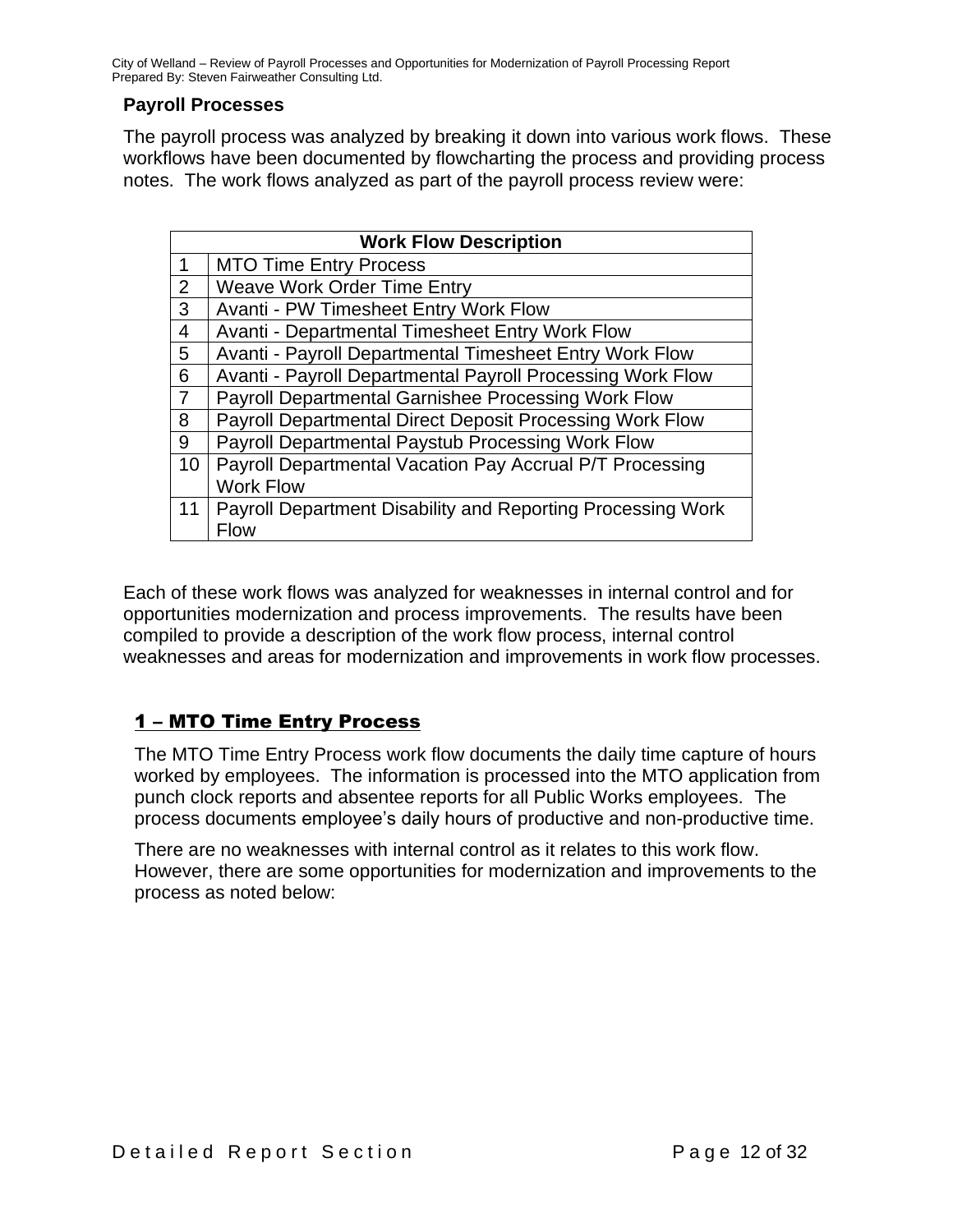|                | <b>Process</b>                                                           | <b>Observation</b>                                                                                                                                                                     | <b>Exposure</b>                                                                                                          | <b>Opportunity</b>                                                                                                                   |
|----------------|--------------------------------------------------------------------------|----------------------------------------------------------------------------------------------------------------------------------------------------------------------------------------|--------------------------------------------------------------------------------------------------------------------------|--------------------------------------------------------------------------------------------------------------------------------------|
| $\mathbf{1}$   | <b>Time Clock</b><br>system                                              | Time clock is not<br>linked to MTO,<br><b>Weave or Avanti</b><br><b>Systems</b>                                                                                                        | None.<br>Information is<br>being keyed two to<br>three times.<br>Electronic process<br>could free up staff<br>resources. | Explore electronic<br>integration when<br>implementing a<br>new system.                                                              |
| $\overline{2}$ | Answering<br>Service for<br><b>Public Works</b><br>(PW)                  | Absentee tracking is<br>done manually. Data<br>input to MTO system.                                                                                                                    | None.<br>Information is<br>being keyed two to<br>three times.<br>Electronic process<br>could free up staff<br>resources. | Should develop<br>corporate<br>Absentee tracking<br>system.                                                                          |
| 3              | <b>Public Works</b><br><b>MTO System</b><br>Daily<br>Absentee<br>Capture | MTO system utilized<br>to track CVOR<br>reporting.                                                                                                                                     | System only<br>captures City<br><b>CVOR hours and</b><br>not all hours.                                                  | With move to a<br>new system need<br>to look for New<br>CVOR system.                                                                 |
| $\overline{4}$ | <b>Public Works</b><br><b>MTO System</b><br>Daily Time<br>Capture        | <b>MTO System Tracks</b><br><b>Employee Profiles for</b><br>costing in the Weave<br>system. No link to<br>Avanti System. All<br>employee information<br>maintained manually<br>in MTO. | Errors could exist<br>between MTO and<br>Avanti for<br>employee<br>information.                                          | Employee<br>information<br>should only be<br>maintained in one<br>system. Link to<br><b>Avanti System</b><br>should be<br>developed. |
|                |                                                                          | MTO system is<br>utilized to track<br>employee bank<br>information such as<br>vacation, banked<br>Lieu time, etc. MTO<br>relied on as<br>corporate record.                             | Errors could exist<br>between MTO and<br>Avanti for<br>employee<br>information                                           | Employee<br>information<br>should only be<br>maintained in one<br>system. Link to<br><b>Avanti System</b><br>should be<br>developed. |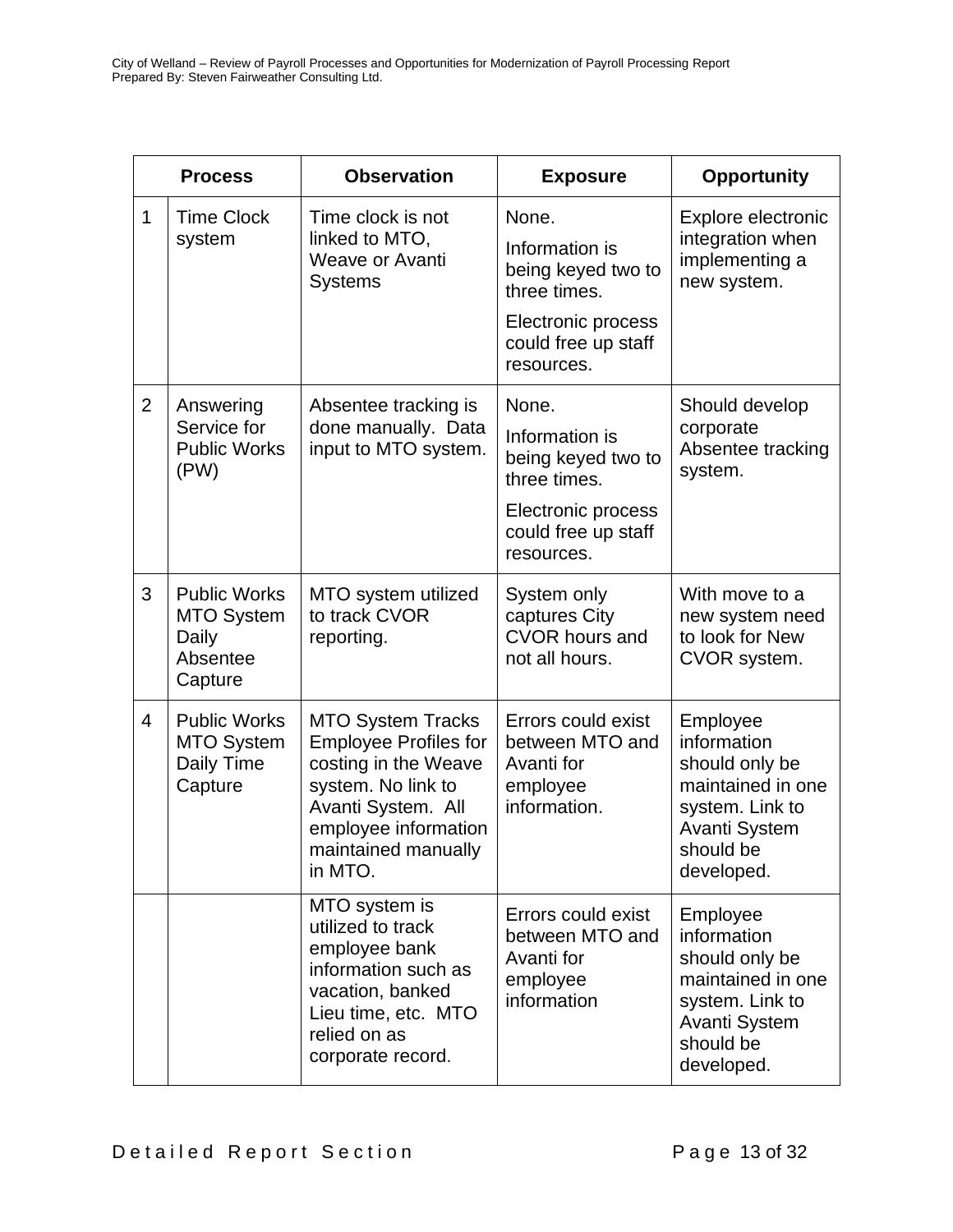#### 2 – Weave Work Oder Time Entry

The Weave Work Order Time Entry work flow documents the data entry process of manually completed work orders for the previous day into the Weave Work Order system. It documents how previous day work order packages are received, reviewed, batched and entered into the Weave Work Order system by the Public Works clerk.

There are minor issues with internal control as it relates to this work flow. However, there are opportunities for modernization and improvements to this process as noted below:

|                | <b>Process</b>                                                                          | <b>Observation</b>                                                                                                             | <b>Exposure</b>                                                                                                          | <b>Opportunity</b>                                                                                                                                       |
|----------------|-----------------------------------------------------------------------------------------|--------------------------------------------------------------------------------------------------------------------------------|--------------------------------------------------------------------------------------------------------------------------|----------------------------------------------------------------------------------------------------------------------------------------------------------|
| $\mathbf{1}$   | <b>Time Clock</b><br>system                                                             | Time clock not linked<br>to Weave, MTO or<br><b>Avanti Systems</b>                                                             | None.<br>Information is<br>being keyed two to<br>three times.<br>Electronic process<br>could free up staff<br>resources. | Explore electronic<br>integration when<br>implementing a<br>new system.                                                                                  |
| $\overline{2}$ | P/W Clerk<br>Review of<br><b>Work Orders</b>                                            | No ability for Workers<br>in the field to create<br>an electronic work<br>order.                                               | Possibility for<br>paper copy to go<br>missing.                                                                          | Ensure a new<br>system provides<br>the ability for staff<br>to create work<br>orders in field.                                                           |
| 3              | <b>PW Clerk</b><br><b>Processes</b><br>Daily Work<br>Order into<br>Weave<br>Application | Information recorded<br>twice. Field Staff<br>note details on paper<br>copy of work order<br>which is then keyed<br>to system. | None.<br>Information is<br>being keyed two to<br>three times.<br>Electronic process<br>could free up staff<br>resources. | Ensure a new<br>system provides<br>the ability for staff<br>to utilize tablets in<br>the field to<br>electronically<br>upload work order<br>information. |
|                |                                                                                         | Work Orders do not<br>automatically<br>generate restoration<br>work follow-up list for<br>Engineering.                         | Public<br>embarrassment for<br>missing setting up<br>restoration work                                                    | Ensure a new<br>system provides<br>the ability to<br>automatically<br>create restoration<br>work orders                                                  |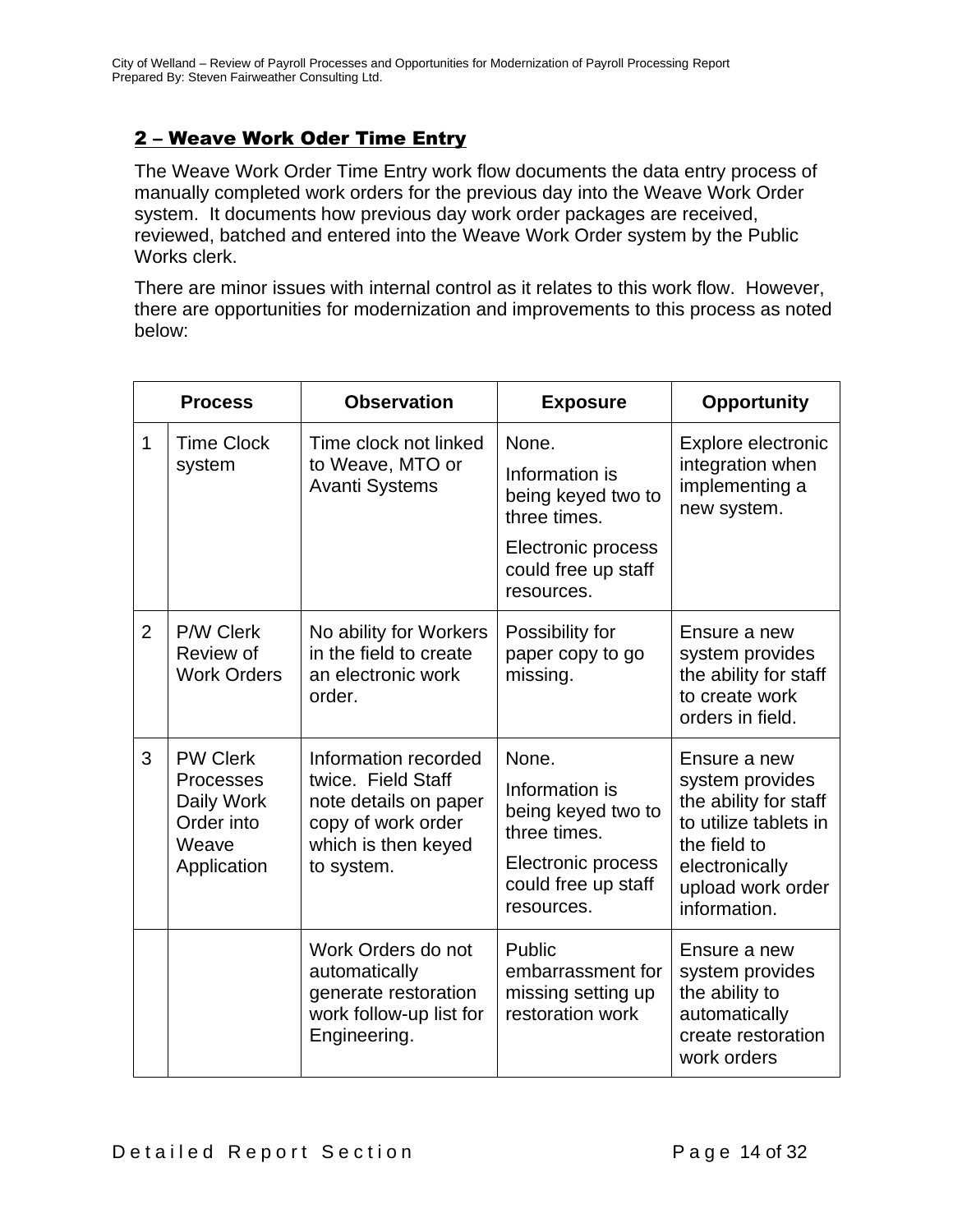|                | <b>Process</b>                                                                                    | <b>Observation</b>                                                                                    | <b>Exposure</b>                                                                                                                                              | <b>Opportunity</b>                                                                                                                         |
|----------------|---------------------------------------------------------------------------------------------------|-------------------------------------------------------------------------------------------------------|--------------------------------------------------------------------------------------------------------------------------------------------------------------|--------------------------------------------------------------------------------------------------------------------------------------------|
| 3              | <b>PW Clerk</b><br><b>Processes</b><br><b>Avanti Systems</b><br>Daily Work<br>Order into<br>Weave | <b>Weave Application</b><br>not linked to MTO or                                                      | None.<br>Information is<br>being keyed two to<br>three times.                                                                                                | Explore electronic<br>integration when<br>implementing a<br>new system.                                                                    |
|                | Application -<br>cont'd                                                                           |                                                                                                       | Electronic process<br>could free up staff<br>resources.                                                                                                      |                                                                                                                                            |
| $\overline{4}$ | PW Clerk -<br><b>Balances</b><br>Employee<br>Time in<br>Weave<br>System with<br>MTO System.       | PW Clerk creates a<br>Weave batch for<br>input, reviews own<br>batch input and<br>approves own batch. | Lack of<br>segregation of<br>duties. Same staff<br>member enters,<br>reviews and<br>approves their<br>own work.<br>Potential for errors<br>to go undetected. | <b>Batches created</b><br>and entered by<br>the Public Works<br>Clerk should be<br>reviewed and<br>approved by<br>another staff<br>member. |

#### 3 – Avanti – PW Timesheet Entry Work Flow

The Avanti – PW Timesheet Entry work flow documents the process of bring timesheet information from the Weave System into the Avanti timesheet entry process. It documents how employee daily time entered in the Weave System is received, reviewed, approved and posted into the Avanti Timesheet entry process by the Payroll Clerk.

There are minor issues with internal control as it relates to this work flow. However, there are opportunities for modernization and for improvements to this process as noted below: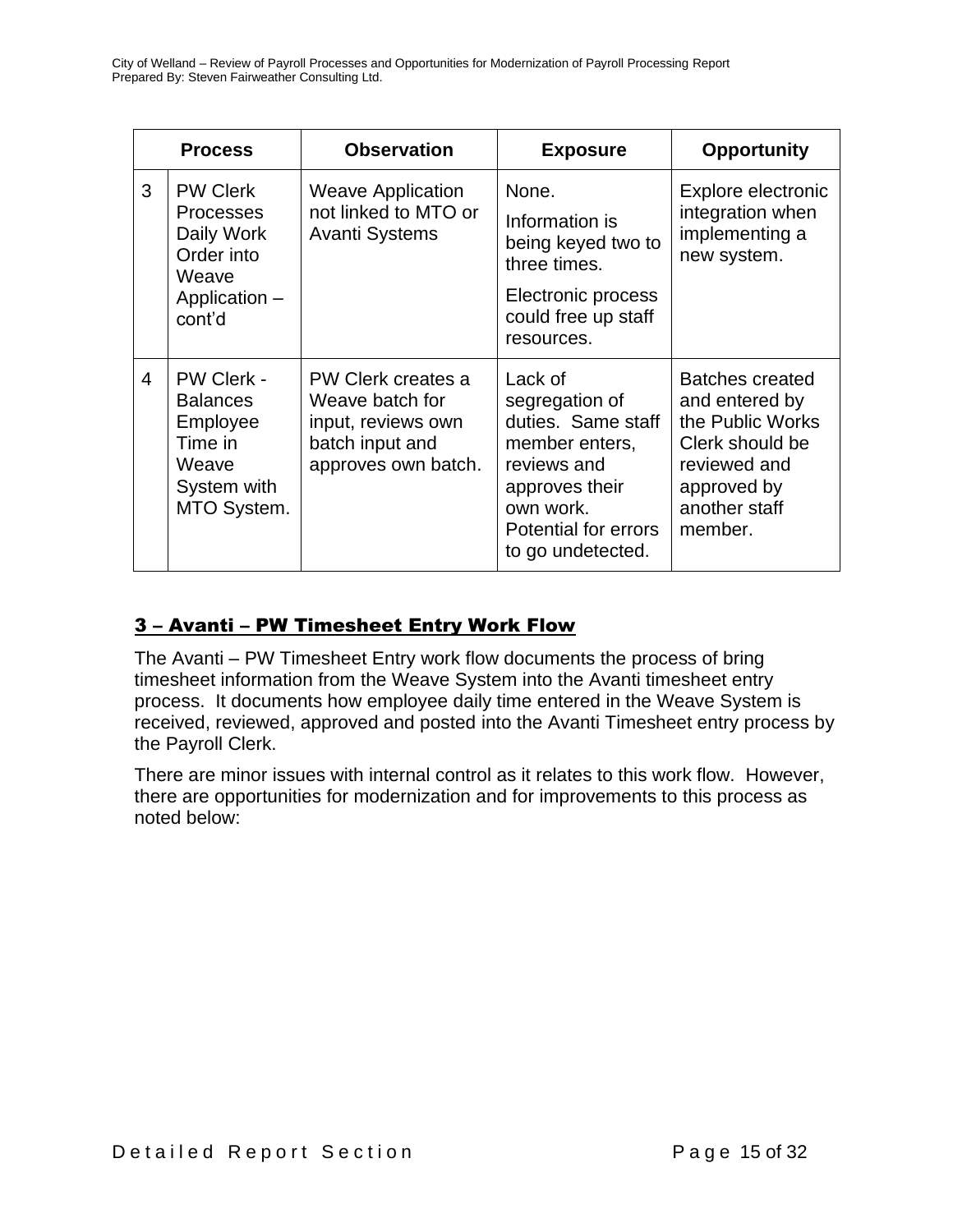|                          | <b>Process</b>                                                                                                       | <b>Observation</b>                                                                                                                                              | <b>Exposure</b>                                                                                                                                                | <b>Opportunity</b>                                                                                                                                    |
|--------------------------|----------------------------------------------------------------------------------------------------------------------|-----------------------------------------------------------------------------------------------------------------------------------------------------------------|----------------------------------------------------------------------------------------------------------------------------------------------------------------|-------------------------------------------------------------------------------------------------------------------------------------------------------|
| 1<br>&<br>$\overline{2}$ | <b>Payroll Clerk</b><br>generates<br>and prints<br>reports from<br>the WEAVE<br>System and<br>MTO system:            | Weave, MTO or<br>Avanti Systems are<br>not linked to share<br>information.                                                                                      | None.<br>Information is<br>being keyed two<br>to three times.<br>Electronic<br>process could<br>free up staff<br>resources.                                    | Explore electronic<br>integration when<br>implementing a<br>new system.                                                                               |
| 3<br>&<br>5              | <b>Payroll Clerk</b><br><b>Maintains</b><br>Employee<br>profiles in<br>Weave<br>System.                              | <b>Payroll Clerk inputs</b><br>employee profile<br>changes in Avanti<br>into Weave system<br>manually.                                                          | Lack of<br>segregation of<br>duties. Same<br>staff member<br>enters, reviews<br>and approves<br>their own work.<br>Potential for<br>errors to go<br>undetected | Explore electronic<br>integration when<br>implementing a<br>new system.                                                                               |
| 3<br>&<br>5              |                                                                                                                      | Payroll information<br>being maintained in<br>two systems (Avanti<br>and Weave)                                                                                 | Possibility of<br>errors.<br>Information is<br>being keyed<br>twice.<br>Electronic<br>process could<br>free up staff<br>resources.                             | Employee<br>information should<br>be maintained<br>only in Avanti with<br>link to Work Order<br>system.                                               |
| $\overline{4}$           | <b>Payroll Clerk</b><br>verifies and<br>balances<br>information in<br>the WEAVE<br>System with<br>the MTO<br>system. | Weave and MTO<br>Systems are not<br>linked to share<br>information. This<br>process requires two<br>staff and takes<br>approximately 30 to<br>60 minutes daily. | None.<br>Information is<br>being keyed two<br>to three times.<br>Electronic<br>process could<br>free up staff<br>resources.                                    | Explore electronic<br>integration when<br>implementing a<br>new system.<br><b>Build edit routines</b><br>for payroll<br>requirements into<br>tablets. |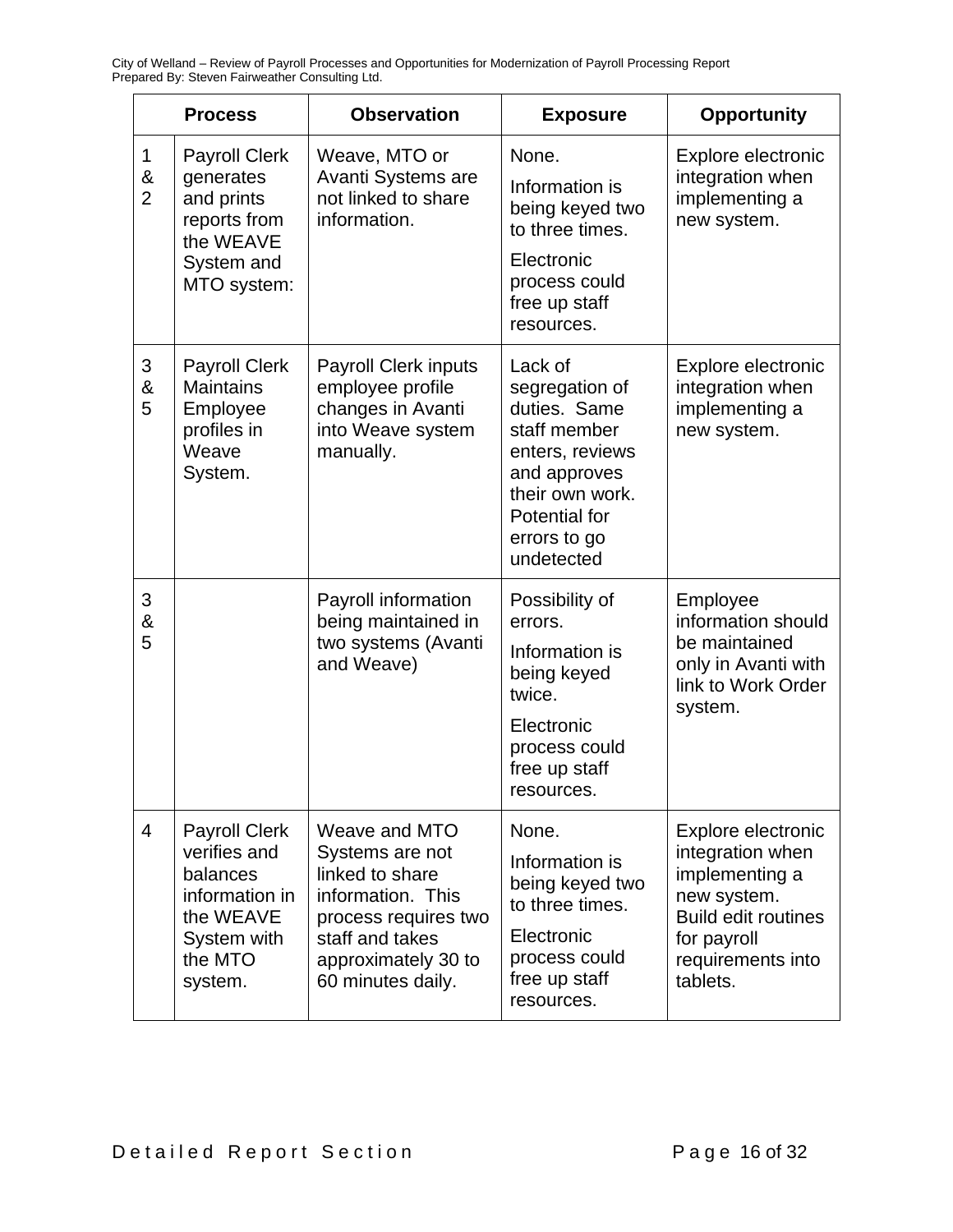|                | <b>Process</b>                                                              | <b>Observation</b>                                                                                                              | <b>Exposure</b>                                                                                                                                                                                          | <b>Opportunity</b>                                                                                                                                                              |
|----------------|-----------------------------------------------------------------------------|---------------------------------------------------------------------------------------------------------------------------------|----------------------------------------------------------------------------------------------------------------------------------------------------------------------------------------------------------|---------------------------------------------------------------------------------------------------------------------------------------------------------------------------------|
| 5              | <b>Payroll Clerk</b><br>verifies<br>corrections in<br>Weave<br>System.      | <b>Payroll Clerk reviews</b><br>report for employees<br>charged to Canal<br>Lands Code (447).                                   | Manual process<br>subject to human<br>error.                                                                                                                                                             | Explore electronic<br>integration when<br>implementing a<br>new system.<br>Build in edit<br>routines for<br>employees eligible<br>to be charged to<br>this code into<br>tablets |
| 6              | <b>Payroll Clerk</b><br><b>Exports Daily</b><br>Weave File to<br>HRMS_Table | Payroll clerk has to<br>upload information<br>into separate routine<br>to prepare for upload<br>to Avanti Timesheet<br>process. | <b>Requires</b><br>maintenance of<br>collective<br>agreement<br>requirements in<br>two systems.<br>Information is<br>being keyed<br>twice.<br>Electronic<br>process could<br>free up staff<br>resources. | <b>Build these edit</b><br>routines into new<br><b>Work Order</b><br>system to<br>automatically<br>perform at time of<br>input                                                  |
| $\overline{7}$ | <b>Payroll Clerk</b><br><b>Makes</b><br>Corrections to<br>HRMS_Table        | Payroll clerk has to<br>make corrections for<br>codes and rates that<br>if system was<br>integrated would not<br>be required.   | None.<br>Electronic<br>process could<br>free up staff<br>resources.                                                                                                                                      | Explore electronic<br>integration when<br>implementing a<br>new system.<br>Build in edit<br>routines for<br>employees eligible<br>to be charged to<br>this code into<br>tablets |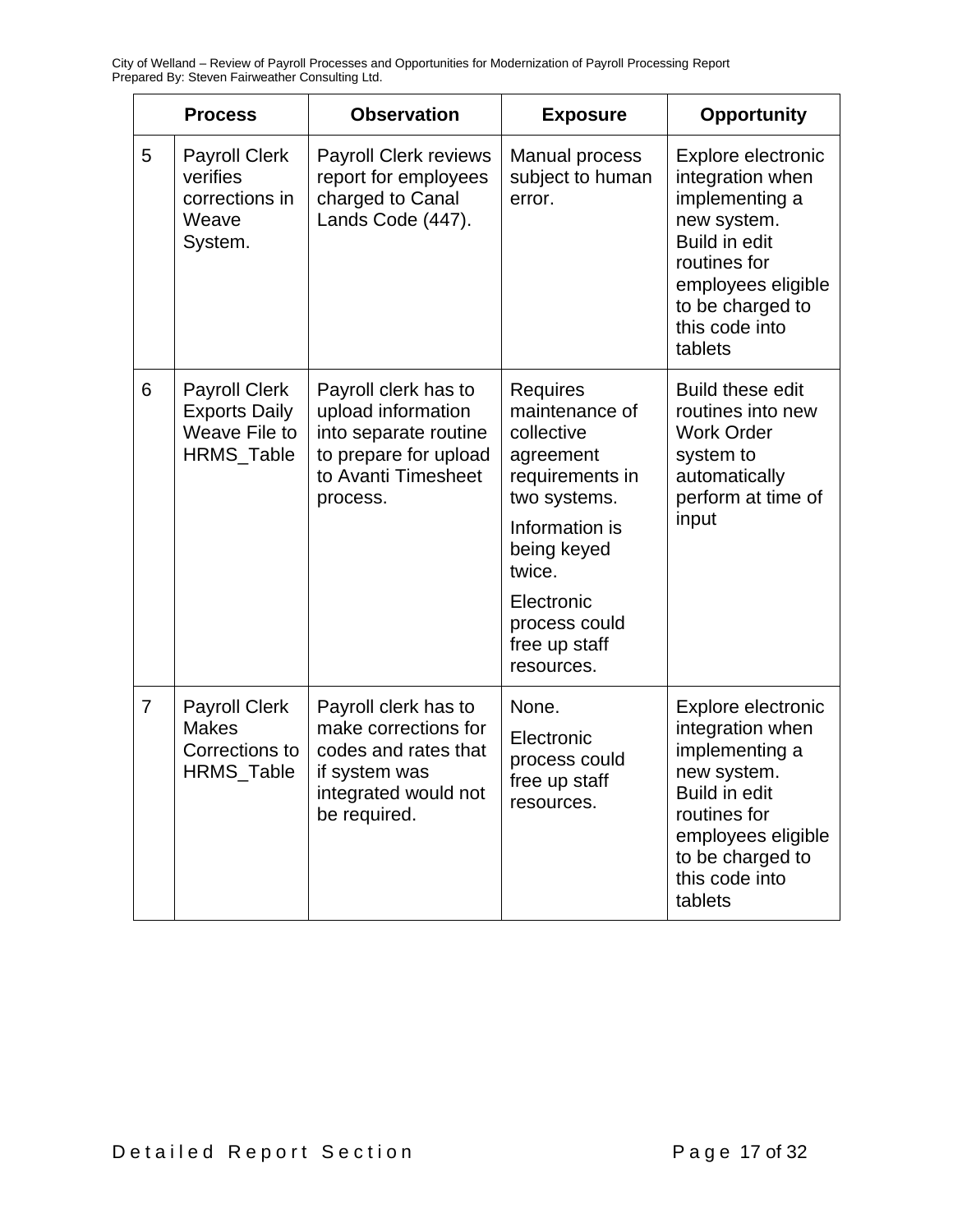|   | <b>Process</b>                                                                                                              | <b>Observation</b>                                                                                   | <b>Exposure</b>                                                                                                 | <b>Opportunity</b>                                                                                           |
|---|-----------------------------------------------------------------------------------------------------------------------------|------------------------------------------------------------------------------------------------------|-----------------------------------------------------------------------------------------------------------------|--------------------------------------------------------------------------------------------------------------|
| 8 | <b>Payroll Clerk</b><br>verifies and<br>balances<br>"Resource"<br>Use by Class<br>Report" to<br>"Detail this<br>Pay Period" | Manual process to<br>check to see daily<br>time per employee is<br>in balance.                       | Errors could be<br>missed due to<br>human error.                                                                | Build in edit<br>routines for<br>employees to<br>identify employees<br>missing hours.                        |
| 9 | <b>Payroll Clerk</b><br><b>Verifies Pay</b><br>Period<br>Information                                                        | Manual process to<br>check to see if total<br>hours per employee<br>is in balance for pay<br>period. | Errors could be<br>missed due to<br>human error.                                                                | Build in edit<br>routines for<br>employees to<br>identify employees<br>missing hours.                        |
|   |                                                                                                                             | <b>Banked Lieu time</b><br>liability not set up<br>when payroll is<br>processed                      | Liability not being<br>recorded when<br>incurred.<br>Electronic<br>process could<br>free up staff<br>resources. | <b>Banked Lieu Time</b><br>should be tracked<br>and recorded in<br>Avanti system<br>when earned and<br>used. |

#### 4 – Avanti – Departmental Timesheet Entry Work Flow

The Avanti Departmental Timesheet Entry workflow documents how the timesheet entry process for the capture of employee time is performed in each department per pay period. It documents how departmental timesheets are created, employee time entered, modified or deleted and how prior timesheets are amended. It documents the timesheet approval process followed by departments prior to submission to the payroll department.

There are no weaknesses with internal control as it relates to this work flow. However, there are some opportunities for modernization and improvements to the process as noted below: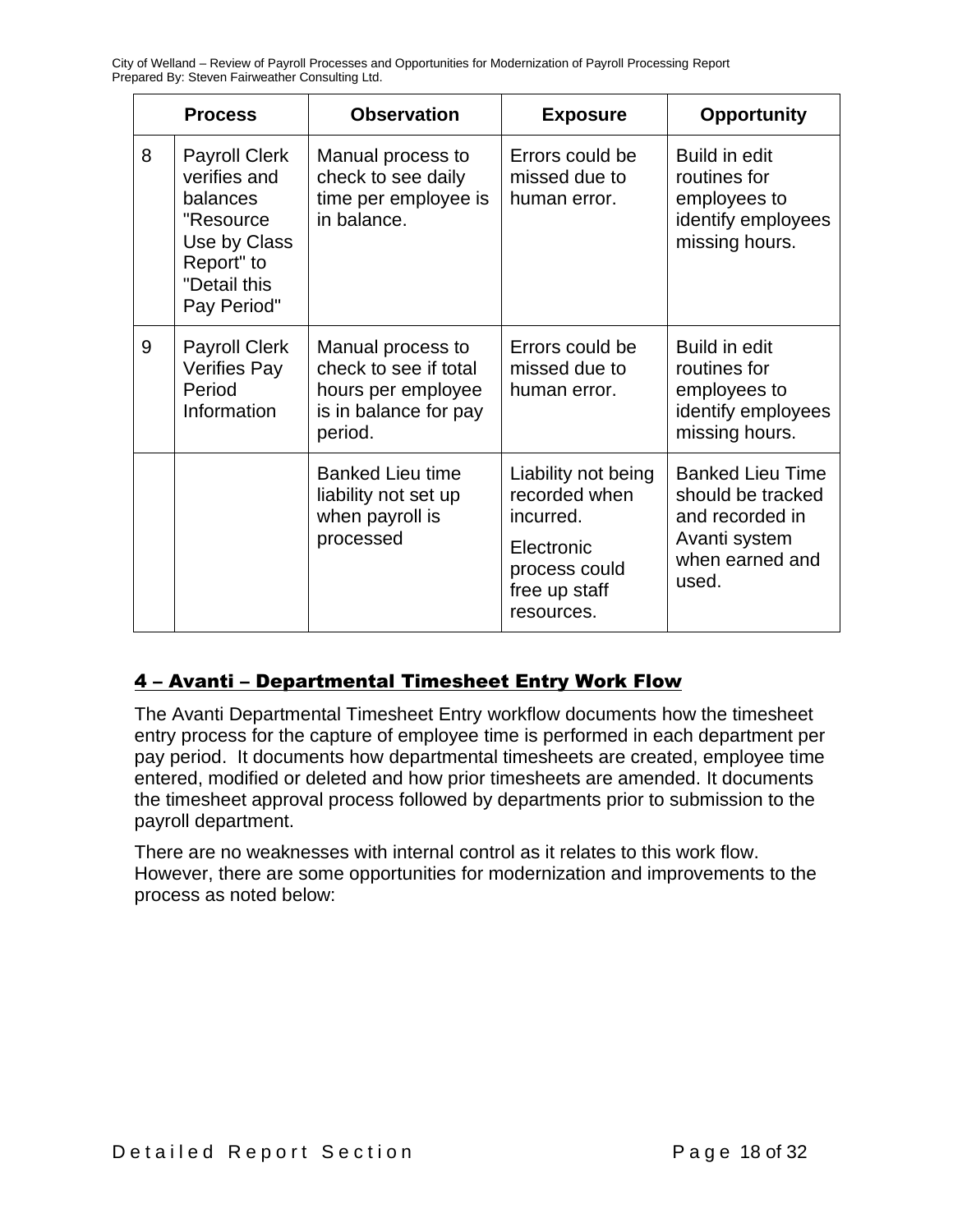|   | <b>Process</b>                                    | <b>Observation</b>                                                                                       | <b>Exposure</b>                                                                                                | <b>Opportunity</b>                                                                                                                       |
|---|---------------------------------------------------|----------------------------------------------------------------------------------------------------------|----------------------------------------------------------------------------------------------------------------|------------------------------------------------------------------------------------------------------------------------------------------|
| 1 | Departmental<br>Timesheet<br><b>Input Process</b> | Some payroll groups<br>are paid current. As<br>a result, time is<br>reported a week in<br>advance.       | Employees are not<br>always paid<br>correctly.<br>Adjustments<br>required in next<br>pay period to<br>correct. | Consider if the<br>reporting period<br>could be adjusted<br>to report a week<br>in arrears but paid<br>current.                          |
|   |                                                   | City does not have<br>an absence tracking<br>system that is linked<br>to the timesheet<br>entry process. | Errors could<br>happen. Duplicate<br>time required to<br>enter information.                                    | Opportunity to<br>implement an<br>attendance<br>system. System<br>could link to<br>Timesheets to<br>populate for non-<br>standard hours. |
|   |                                                   | Timesheet approval<br>and submission done<br>manually                                                    | Errors could<br>happen. Improves<br>internal control<br>and could save<br>time.                                | Investigate if<br>system provides<br>for an electronic<br>approval process.                                                              |

#### 5 – Avanti – Payroll Department Timesheet Entry Work Flow

The Avanti Payroll Department Timesheet Entry workflow documents how approved departmental timesheets are upload into the Avanti timesheet entry process. It documents how departmental timesheets are uploaded, verified, modified/corrected and how prior timesheet amendments are uploaded.

There are no weaknesses with internal control as it relates to this work flow. However, there are some opportunities for modernization and for improvements to the process as noted below: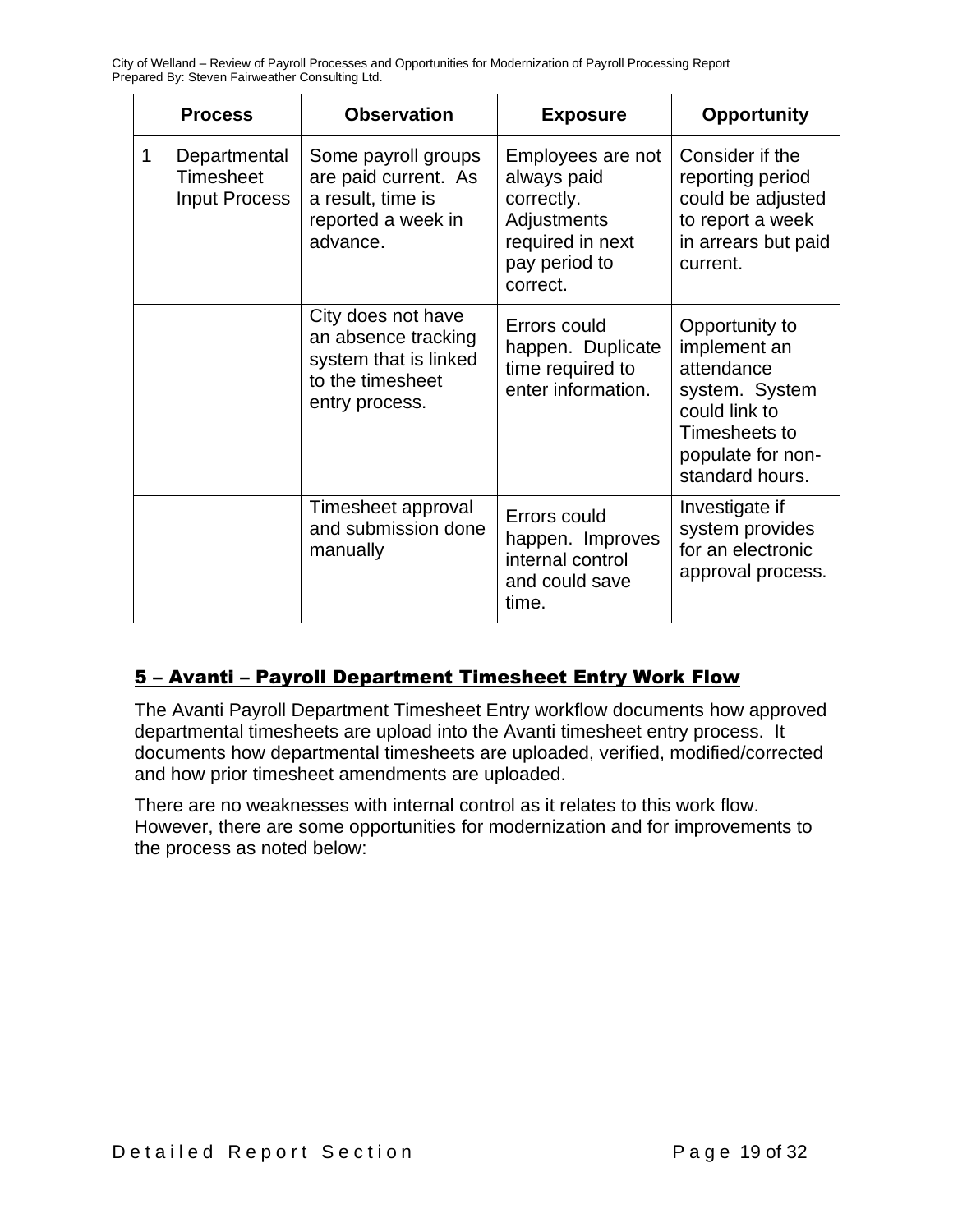|   | <b>Process</b>       | <b>Observation</b>                                                                                                          | <b>Exposure</b>                                                                                                                                                         | <b>Opportunity</b>                                                                                                                                         |
|---|----------------------|-----------------------------------------------------------------------------------------------------------------------------|-------------------------------------------------------------------------------------------------------------------------------------------------------------------------|------------------------------------------------------------------------------------------------------------------------------------------------------------|
| 1 | <b>Payroll Clerk</b> | <b>Payroll Clerk verifies</b><br>employee hours even<br>though they have<br>been reviewed and<br>approved by<br>department. | None.<br>Timesheets are<br>auto generated by<br>system.<br>Information is<br>reviewed two to<br>three times.<br>Electronic process<br>could free up staff<br>resources. | Investigate if<br>system provides<br>for an electronic<br>approval process<br>that would allow<br>timesheet to be<br>load directly into<br>Avanti Payroll. |
|   |                      | Employee changes<br>from H/R are not<br>from a system<br>generated report<br>based on pay period<br>reporting.              | Changes needing<br>to be checked may<br>be missed.                                                                                                                      | Create a system<br>generated report<br>of changes from<br>the Avanti system                                                                                |

#### 6 – Avanti – Payroll Department Payroll Processing Work Flow

The Avanti Payroll Department Payroll Processing workflow documents the process of generating employee pays. It documents how employees gross pay, deductions and net pays are; determined, verified, modified or corrected.

There are issues with internal control as it relates to this work flow. However, there are opportunities for modernization and improvements to this process as noted below: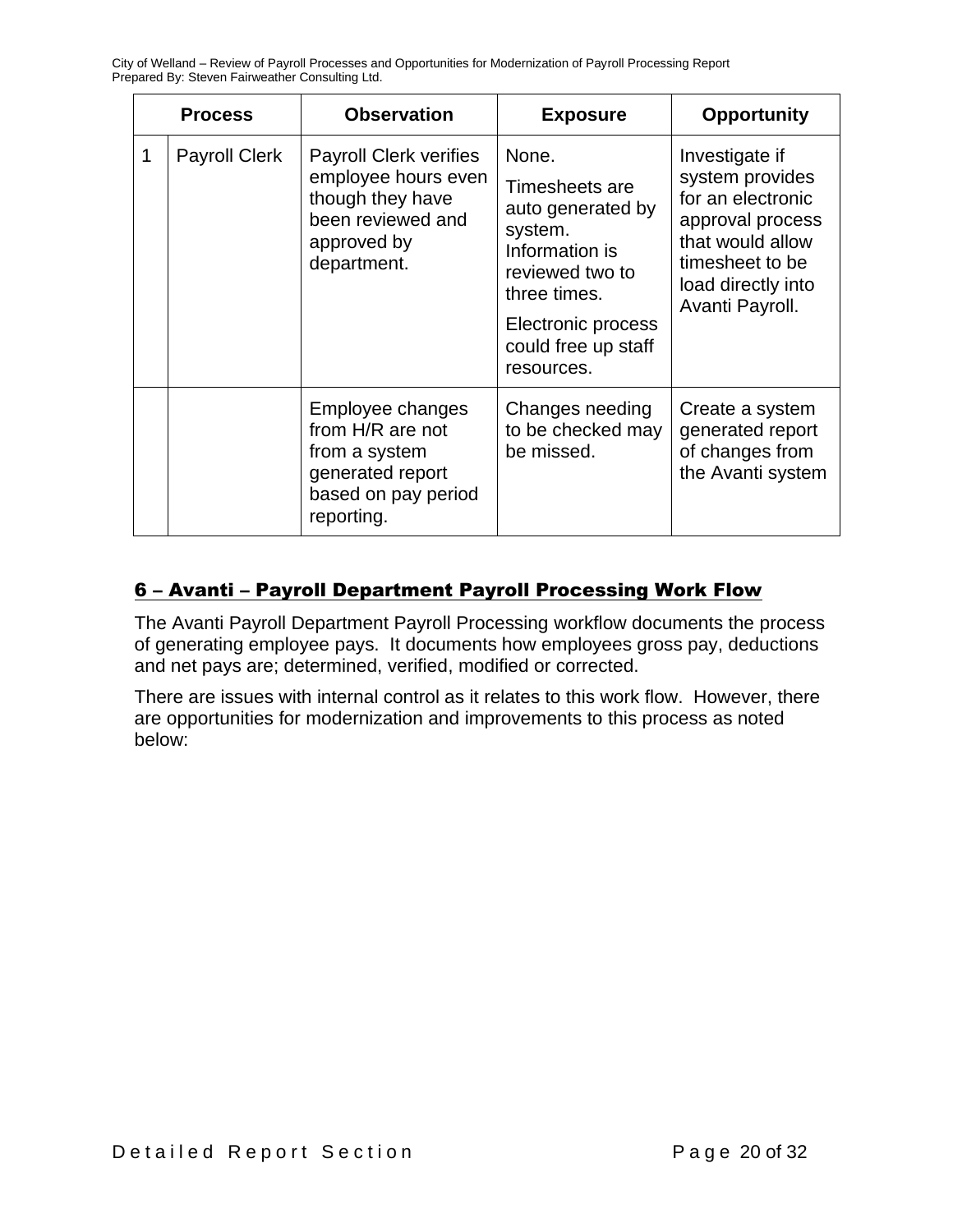|                                    | <b>Process</b>                                                                                                                                                          | <b>Observation</b>                                                                                                                                                                                                  | <b>Exposure</b>                                                        | <b>Opportunity</b>                                                                                                                                  |
|------------------------------------|-------------------------------------------------------------------------------------------------------------------------------------------------------------------------|---------------------------------------------------------------------------------------------------------------------------------------------------------------------------------------------------------------------|------------------------------------------------------------------------|-----------------------------------------------------------------------------------------------------------------------------------------------------|
| 1<br>&<br>$\overline{2}$<br>&<br>3 | <b>Payroll Clerk</b><br>Generates Pay<br>& Verifies Pay<br><b>Register for</b><br>Pay Period<br>Payroll Clerk or<br>Payroll<br>Manager<br><b>Process</b><br>Corrections | Payroll clerk<br>maintains file with<br>slips of paper for<br>adjustments for pay<br>period since<br>employee changes<br>from H/R are not<br>from a system<br>generated report<br>based on pay period<br>reporting. | Changes needing<br>to be checked<br>may be missed.                     | Create a system<br>generated report<br>of changes from<br>the Avanti system                                                                         |
|                                    |                                                                                                                                                                         | <b>Employees receive</b><br>new employee<br>number when<br>switching from P/T to<br>F/T or F/T to P/T                                                                                                               | Errors could result<br>in completion of<br><b>ROE</b>                  | Consider if<br>system is capable<br>of retaining<br>employee<br>number but<br>splitting<br>information for<br>source deduction<br>and T4 reporting. |
| $\overline{4}$                     | <b>Payroll Clerk</b><br><b>Verifies Pay</b><br>Register by<br>Employee                                                                                                  | Payroll clerk checks<br>every employee's<br>gross pay and<br>deductions each pay<br>period                                                                                                                          | None.<br>Only checking<br>changes could<br>free up staff<br>resources. | Create a system<br>generated report<br>of changes from<br>the Avanti system<br>for each pay<br>period. Only<br>check these<br>changes.              |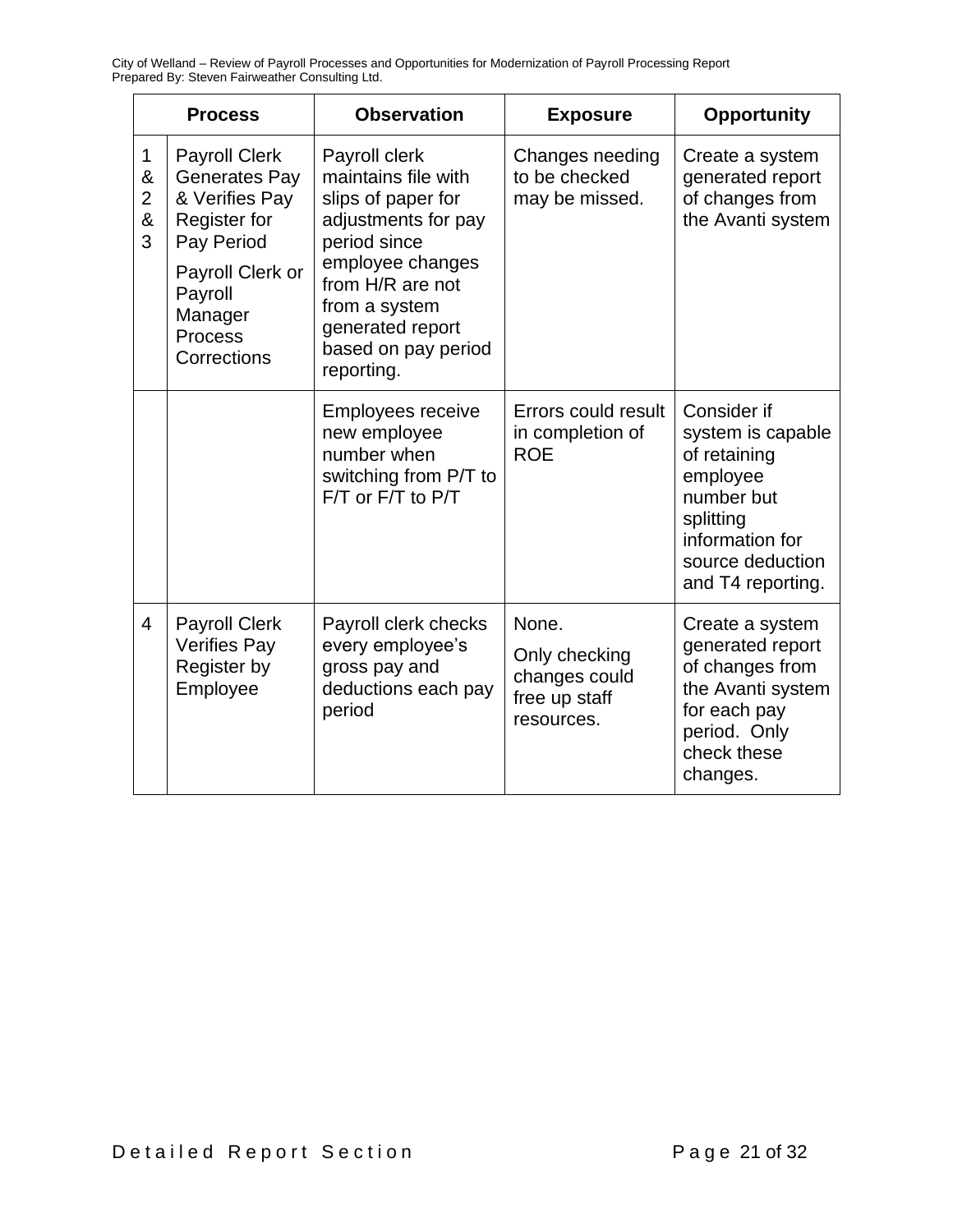|                | <b>Process</b> | <b>Observation</b>                                                                                        | <b>Exposure</b>                                                                                                    | <b>Opportunity</b>                                                                                                                                                                                                               |
|----------------|----------------|-----------------------------------------------------------------------------------------------------------|--------------------------------------------------------------------------------------------------------------------|----------------------------------------------------------------------------------------------------------------------------------------------------------------------------------------------------------------------------------|
| $\overline{4}$ |                | Payroll clerk<br>manually tracks<br>each pay<br>employees exempt<br>from union dues.                      | None.<br>System should<br>track this which<br>could free up staff<br>resources.                                    | Create a system<br>generated report<br>of union dues<br>collected by<br>employee and a<br>report of exempt<br>employees from<br>union dues from<br>the Avanti<br>system for each<br>pay. period. Only<br>check these<br>changes. |
|                |                | Payroll clerk<br>manually tracks and<br>checks all employee<br>garnishees                                 | None.<br>System should<br>track this which<br>could free up staff<br>resources                                     | Consider if<br>system is<br>capable of<br>tracking all<br>garnishee<br>requirements.                                                                                                                                             |
|                |                | Vacation pay for all<br>part time employees<br>except for three<br>library employees is<br>paid each pay. | None.<br>If all part time<br>employees are<br>paid vacation pay<br>each pay it could<br>free up staff<br>resources | City and Library<br>should ensure<br>that for all<br>employees are<br>required to<br>receive their<br>vacation pay<br>each pay by<br>placing this in the<br>employees offer<br>of employment.                                    |
|                |                | Per the collective<br>agreements staff<br>have the ability to<br>purchase paid leave<br>time.             | None.<br>Process to<br>compute, track and<br>adjust is time<br>consuming for<br>payroll staff.                     | During collective<br>bargaining may<br>want to consider<br>the elimination of<br>this process.<br>If not investigate<br>if payroll system<br>is capable of<br>processing such<br>a program.                                      |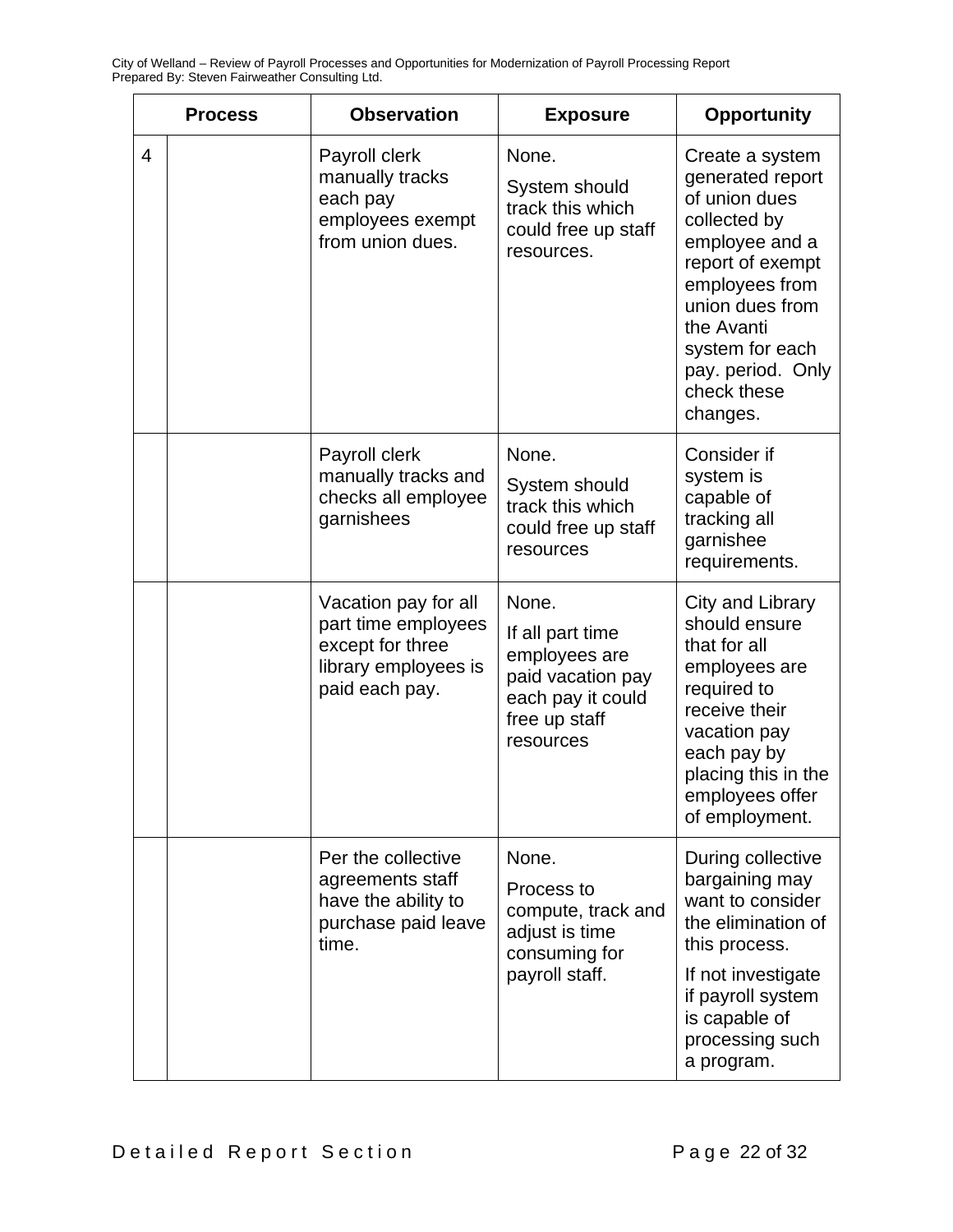|   | <b>Process</b>                               | <b>Observation</b>                                                                                                                       | <b>Exposure</b>                                                                                                                     | <b>Opportunity</b>                                                                                    |
|---|----------------------------------------------|------------------------------------------------------------------------------------------------------------------------------------------|-------------------------------------------------------------------------------------------------------------------------------------|-------------------------------------------------------------------------------------------------------|
| 5 | Payroll<br>Manager<br>Approval<br>Process    | <b>Payroll Departments</b><br>generates payroll<br>posting file and<br>loads file to G/L.<br>Accounting then<br>reviews and<br>approves. | None.<br>Process should be<br>automated.<br>Payroll should be<br>responsible to<br>complete posting<br>of all entries to<br>$G/L$ . | Investigate if this<br>process can be<br>set to run<br>automatically<br>once payroll is<br>completed. |
| 6 | <b>Payroll Clerk</b><br><b>Finalizes Pay</b> | Payroll clerk checks<br>for unapproved time<br>for pay period once<br>payroll is processed.                                              | None.                                                                                                                               | Departments<br>prior to approval<br>of timesheets<br>should ensure no<br>unapproved time<br>exists.   |

#### 7 – Payroll Department Garnishee Processing Work Flow

The Payroll Department Garnishee workflow documents the process followed by the City from the receipt of a garnishee notice to the collection and remittance of funds. It documents how the city tracks and remits garnishee requirements.

There are no issues with internal control as it relates to this work flow. However, there are opportunities for modernization and improvements to this process as noted below: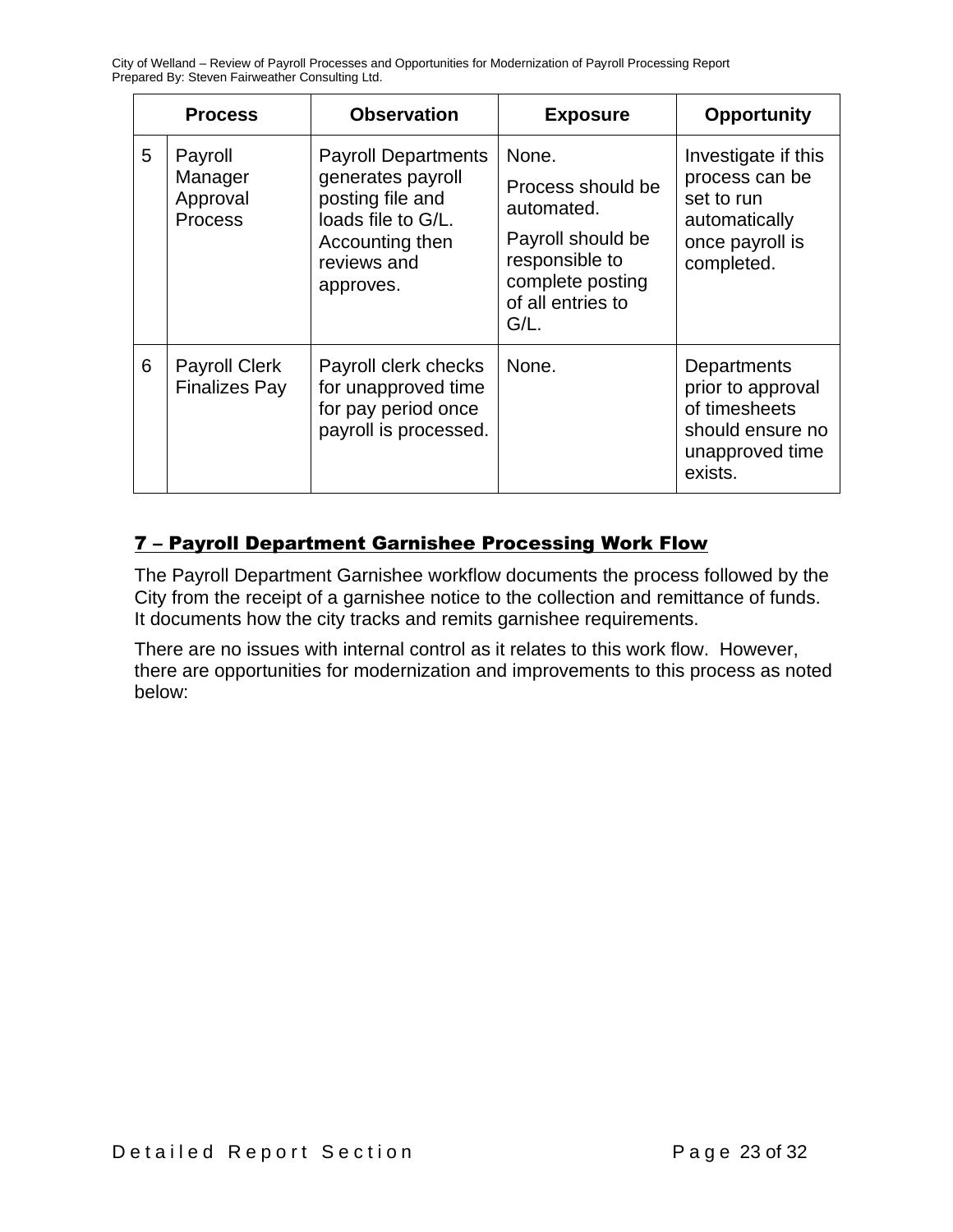|                          | <b>Process</b>                                                                                   | <b>Observation</b>                                                                                                                  | <b>Exposure</b>                                                                | <b>Opportunity</b>                                                                                                                      |
|--------------------------|--------------------------------------------------------------------------------------------------|-------------------------------------------------------------------------------------------------------------------------------------|--------------------------------------------------------------------------------|-----------------------------------------------------------------------------------------------------------------------------------------|
| 1                        | <b>Payroll Clerk</b><br>Garnishee<br><b>Process</b>                                              | Garnishees are set<br>up in the Avanti<br>system. Payroll clerk<br>manually tracks and<br>checks all employee<br>garnishees.        | None.<br>System should<br>track this which<br>could free up staff<br>resources | Consider if<br>system is capable<br>of tracking all<br>garnishee<br>requirements.                                                       |
| $\overline{2}$<br>&<br>3 | Payroll<br>Manager<br>approves<br>garnishee<br>and Payroll<br>Clerk process<br>cheque<br>request | <b>Payroll Clerk</b><br>prepares garnishee<br>documentation for<br>pay period and sends<br>to Finance to prepare<br>cheque request. | None.                                                                          | Payroll<br>department<br>should be<br>responsible to<br>entry garnishees<br>into A/P system<br>and attach<br>required<br>documentation. |

#### 8 – Payroll Department Direct Deposit Processing Work Flow

The Payroll Department Direct Deposit workflow documents the process followed by Payroll to generate the payment file to be sent to the bank. It documents how the file is generated and transmitted to the city's financial institution.

There are no issues with internal control as it relates to this work flow. However, there are opportunities for modernization and improvements to this process as noted below:

|        | <b>Process</b>                                                                                          | <b>Observation</b>                                               | <b>Exposure</b> | <b>Opportunity</b>                                                                   |
|--------|---------------------------------------------------------------------------------------------------------|------------------------------------------------------------------|-----------------|--------------------------------------------------------------------------------------|
| &<br>2 | <b>Payroll Clerk</b><br><b>Process</b><br><b>Direct Deposit</b><br>and<br>Generates<br><b>Bank File</b> | Payroll Clerk has to<br>move file to folder for<br>transmission. | <b>None</b>     | System should<br>place file directly<br>in folder with<br>unique pay period<br>name. |

#### 9 – Payroll Department Paystub Processing Work Flow

The Payroll Department Paystub workflow documents the process of generating employee paystubs. It documents how paystubs are produced and how they are distributed to employees.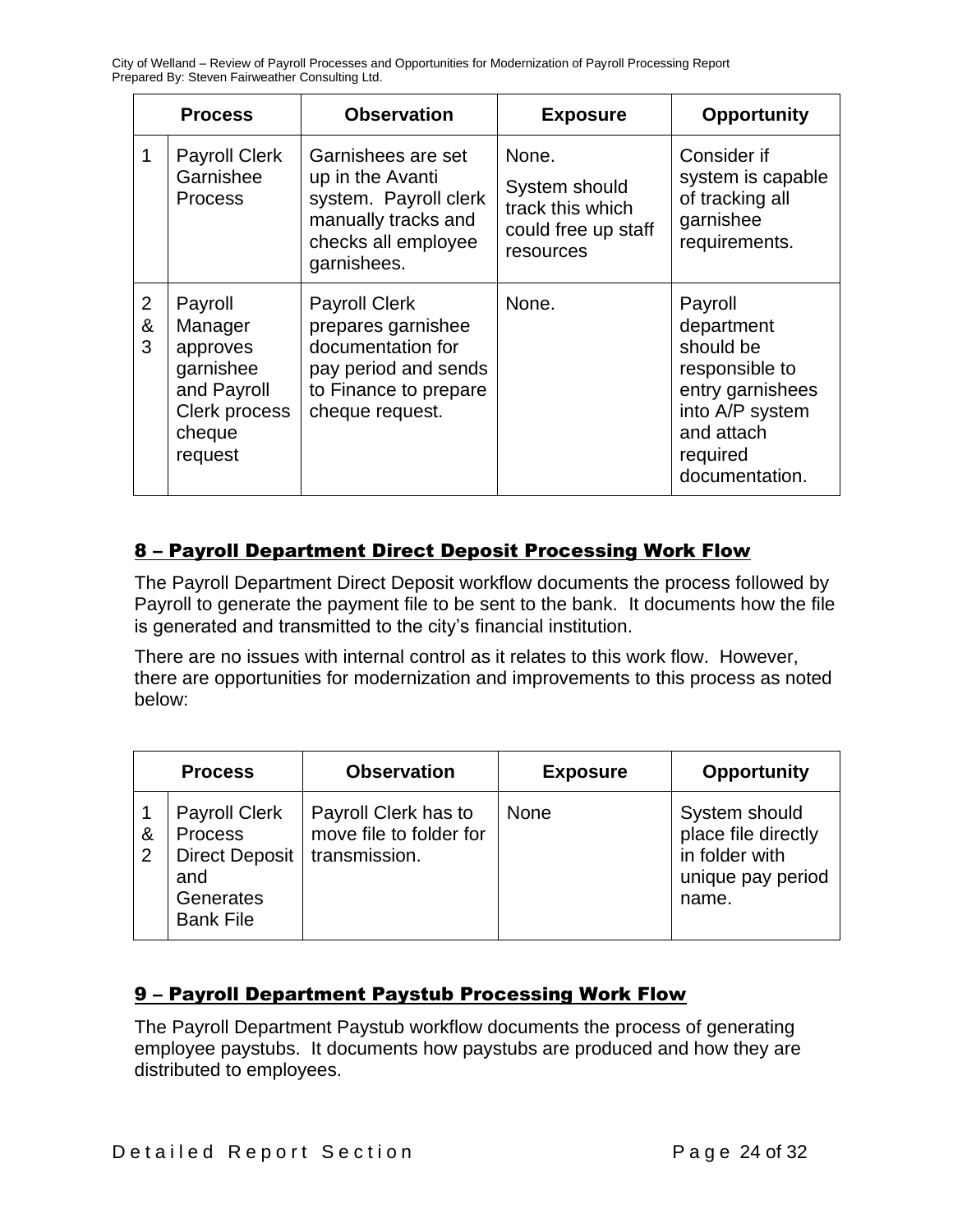There are no issues with internal control as it relates to this work flow. However, there are opportunities for modernization and improvements to this process as noted below:

|                  | <b>Process</b>                                                                                                                           | <b>Observation</b>                                                                    | <b>Exposure</b> | <b>Opportunity</b>                                                                                                                                                              |
|------------------|------------------------------------------------------------------------------------------------------------------------------------------|---------------------------------------------------------------------------------------|-----------------|---------------------------------------------------------------------------------------------------------------------------------------------------------------------------------|
| &<br>2<br>&<br>3 | <b>Payroll Clerk</b><br>Process Pay<br>Stubs,<br><b>Reviews</b><br>Lump Sum<br>Payouts<br><b>Employees</b><br>Access Pay<br><b>Stubs</b> | Employees call into<br>Payroll to reset their<br>password and for<br>access to system | None.           | <b>Employees</b><br>should be setup<br>on the system<br>upon hire.<br>Review who<br>should be<br>responsible to<br>deal with<br>employees for<br>password resets<br>and access. |

#### 10 – Payroll Department Vacation Pay Accrual P/T Processing

The Payroll Department Vacation Pay Accrual workflow documents the process of how vacation pay liability is tracked for part time Library employees. The work flow documents how the vacation pay accrual is computed, payment and liability tracked. This process is only required for three employees.

There are no issues with internal control as it relates to this work flow. However, there are some opportunities for modernization and improvements to this process as noted below:

| <b>Process</b>                                                               | <b>Observation</b>                                                                                        | <b>Exposure</b>                                                                                                    | <b>Opportunity</b>                                                                                                                                                             |
|------------------------------------------------------------------------------|-----------------------------------------------------------------------------------------------------------|--------------------------------------------------------------------------------------------------------------------|--------------------------------------------------------------------------------------------------------------------------------------------------------------------------------|
| <b>Payroll Clerk</b><br><b>Process</b><br>Vacation Pay<br><b>Accrual P/T</b> | Vacation pay for all<br>part time employees<br>except for three<br>library employees is<br>paid each pay. | None.<br>If all part time<br>employees are<br>paid vacation pay<br>each pay it could<br>free up staff<br>resources | City and Library<br>should ensure all<br>employees are<br>required to be<br>paid their vacation<br>pay each pay by<br>placing this in the<br>employees offer<br>of employment. |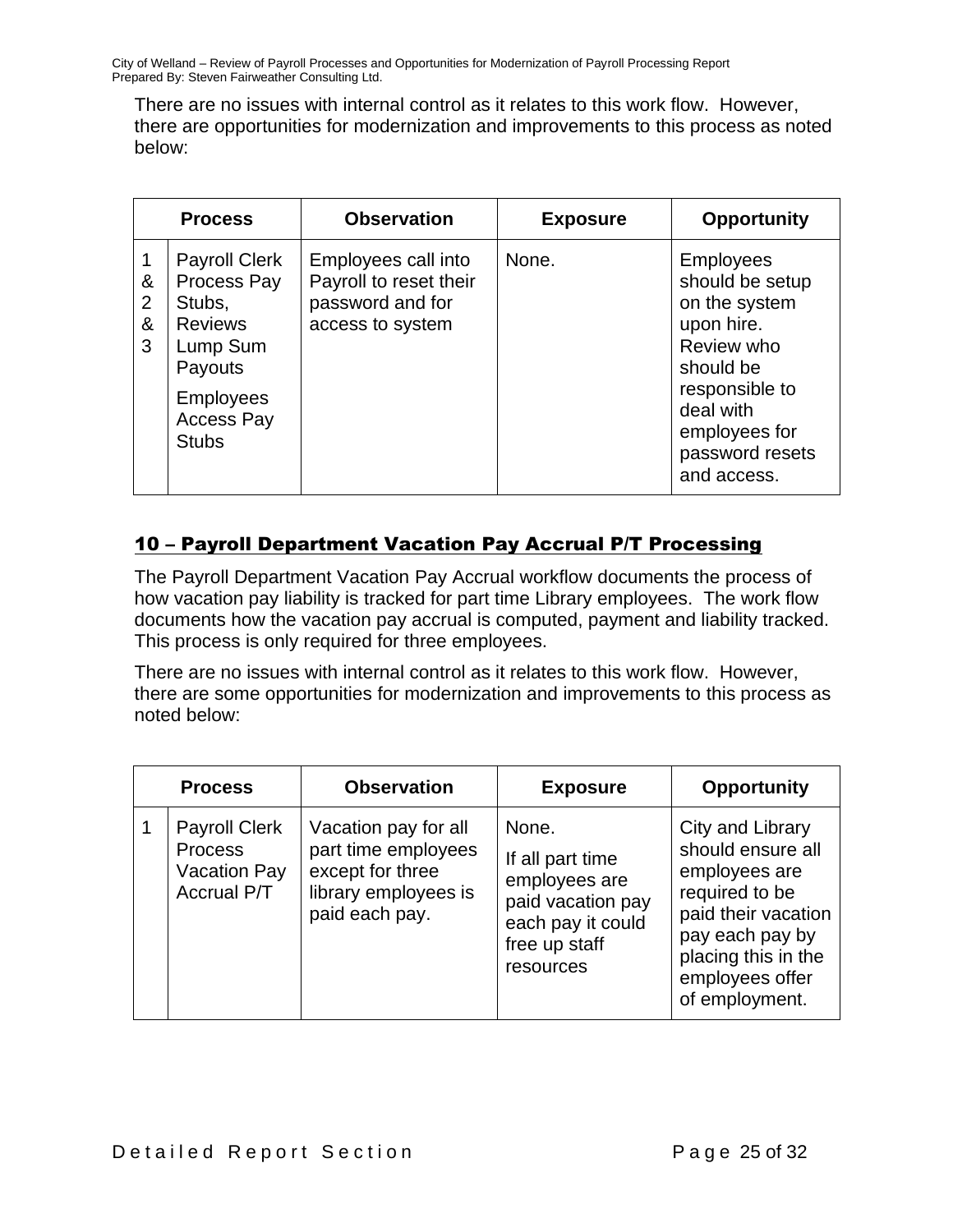#### 11 - Payroll Department Disability and Reporting Processing

The Payroll Department Disability and Reporting workflow documents the process for employee injuries. The work flow documents how employee injuries are reported, processed and tracked.

There are minor issues with internal control as it relates to this work flow. However, there are opportunities for modernization and improvements to this process as noted below:

| <b>Process</b>                                                                                  | <b>Observation</b>                                              | <b>Exposure</b>                                         | <b>Opportunity</b>                                                                                                                                                 |
|-------------------------------------------------------------------------------------------------|-----------------------------------------------------------------|---------------------------------------------------------|--------------------------------------------------------------------------------------------------------------------------------------------------------------------|
| Department<br><b>Notifies</b><br>Payroll<br>Manager or<br>H/R Health &<br>Safety<br>Coordinator | Employee injuries<br>are reported in two<br>different locations | Potential for delay<br>in reporting worker<br>injuries. | All injuries should<br>be reported<br>directly to H/R<br><b>Health &amp; Safety</b><br>Coordinator.<br>Once reported<br>H/R must notify<br>Payroll<br>immediately. |

#### Payroll Department Task List

During the review of the Payroll Department a list of duties and tacks was compiled. Although the list may not be all inclusive it identified the major tasks performed. The list identified daily, weekly, bi-weekly, monthly, quarterly and annual tasks performed.

The Payroll department has 3 full time staff. This provides them with 21 hours of staff resources per day. Based on the tasks identified I would conclude that they have sufficient resources to complete all the required tasks and should still have resources to move forward with new initiatives.

The findings from a review of this list are noted below:

| <b>Observation</b> |                                                                                                                                  | <b>Opportunity</b>                                                                                                                                          |
|--------------------|----------------------------------------------------------------------------------------------------------------------------------|-------------------------------------------------------------------------------------------------------------------------------------------------------------|
|                    | A new Payroll Clerk was added<br>to Payroll. This Payroll Clerks<br>rolls need to be expanded with<br>additional payroll duties. | This payroll clerk provides additional<br>resources for the payroll department. Rolls<br>and responsibilities between the two clerks<br>should be reviewed. |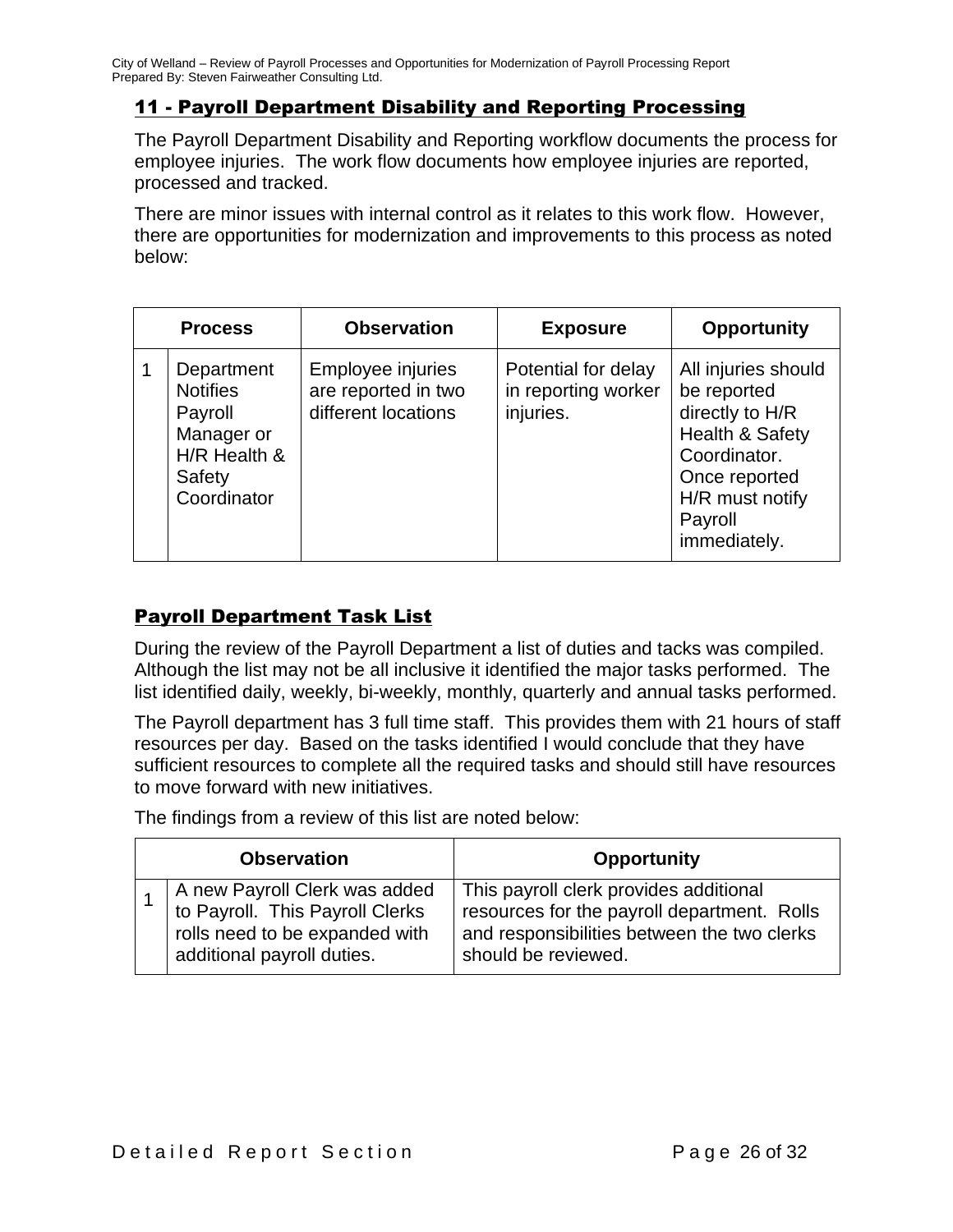|                | <b>Observation</b>                                                                                                                                                                                                                                                | <b>Opportunity</b>                                                                                                                                                                                                                     |
|----------------|-------------------------------------------------------------------------------------------------------------------------------------------------------------------------------------------------------------------------------------------------------------------|----------------------------------------------------------------------------------------------------------------------------------------------------------------------------------------------------------------------------------------|
| $\overline{2}$ | There are duplicate duties being<br>performed to maintain<br>information in multiply<br>applications.                                                                                                                                                             | A review should be conducted to ensure<br>data is easily shared between applications<br>without the need for duplicate input.                                                                                                          |
| 3              | As the City is still developing its<br>H/R and Payroll applications an<br>implementation plan should be<br>developed for the various new<br>process<br>(Qualification/certifications,<br>Training and Development,<br>absentee tracking, employee<br>banks, etc.) | A centralized repository of information<br>assessable to managers will improve<br>tracking and reporting.                                                                                                                              |
| 4              | The new H/R and Payroll<br>application has roles and<br>responsibilities that cross in both<br>areas.                                                                                                                                                             | The City's integrated H/R and Payroll<br>application makes information sharing<br>easier. As such a review of roles and<br>responsibilities should be under taken to<br>ensure function and accountability are in the<br>correct area. |
| 5              | The Payroll department is<br>preparing both A/P and G/L<br>transactions. However, Payroll<br>staff do not appear to be<br>performing this function from<br>start to finish.                                                                                       | All payment requests and G/L transaction<br>entries should be completed entirely by the<br>payroll staff. The City should explore the<br>ability to pay source deductions through<br>their financial institutions online system.       |

# Modernization of the Payroll Process for Public Works & **Engineering**

#### **Overview of Current Payroll and Work Order Process**

The payroll processes for Public Works have been documented in the report on pages 12 through 18. The payroll workflows related to the processing of public works are:

Workflow 1 – MTO Time Entry Process – page 12

Workflow 2 – WEAVE Work Order Time Entry – page 14

Workflow 3 – PW Timesheet Entry Work Flow – page 15

Work order information for the City of Welland is captured and processed into multiply applications. These applications are: Electronic time clock, MTO, Weave, Work Manager, Diamond and Avanti.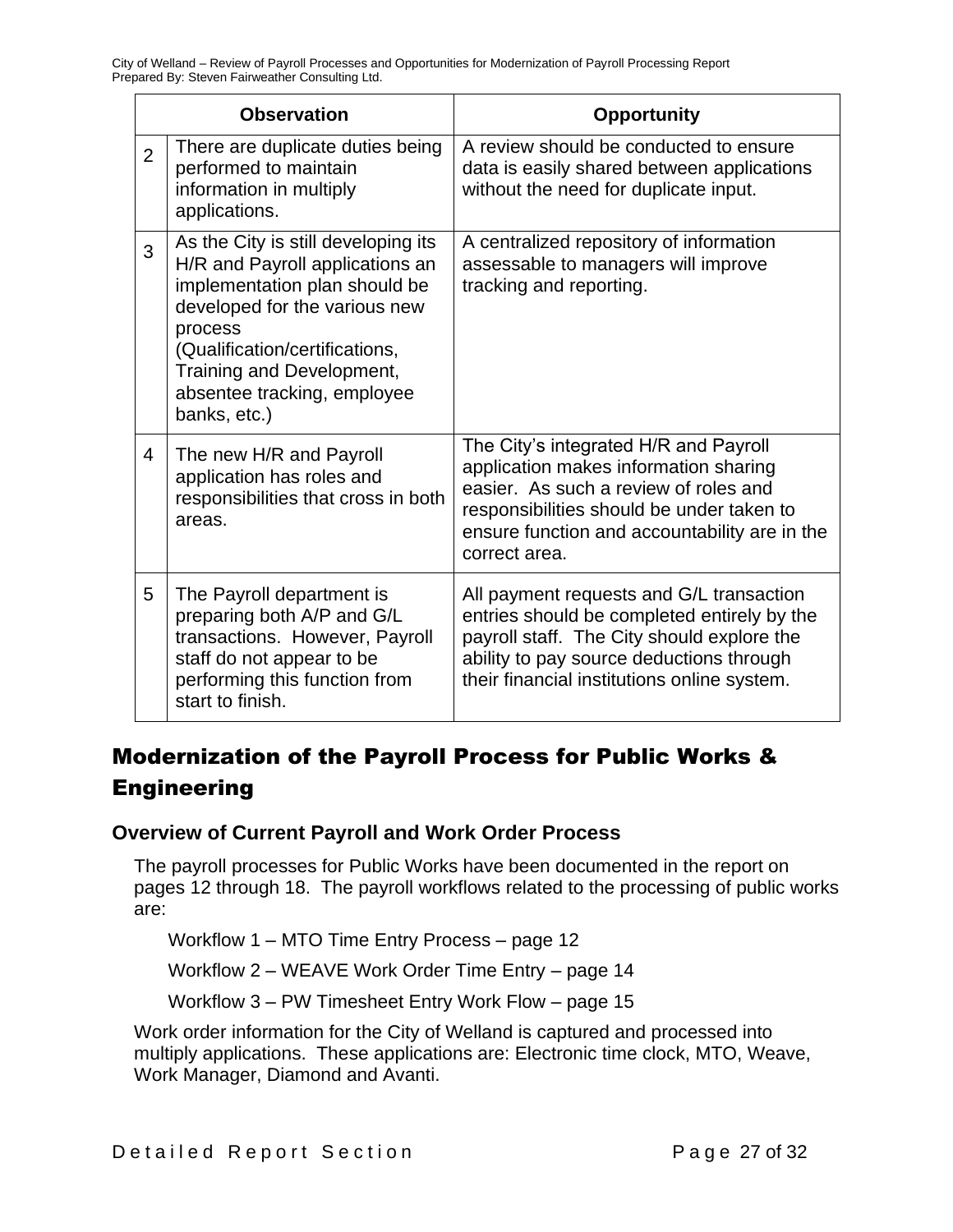#### **Public Works Work Order Process**

Employee time capture process commences with daily time capture of hours worked by employees from punch clock reports and absentee reports. This information is processed into the MTO application which captures productive, non-productive time and CVOR hours.

Once the previous days information has been entered and balanced in the MTO application it is passed on for input into the Weave Application and the Work Manager Application. The information input to the Weave and Work Manager application is based on manually completed and approved work orders (paper based). The information entered for each work order is: work order #, asset/location of work, hours worked by employee, equipment used and hours, materials used, field notes and if required a list of restoration work orders to be created.

After balancing the information in the Weave and Work Manager application with the work orders and MTO reports it is then passed onto payroll for upload into the Avanti application. The Payroll clerk reviews, balances and makes any adjustments necessary for each day by employee.

The financial information related to work orders is recorded in the Diamond application. Payroll costs are posted biweekly from the Avanti payroll posting process. Material costs are captured through the Accounts Payable processing of vendor invoices. Equipment costs are captured in the Diamond application based on actual expenditures incurred for each piece of equipment and its home location.

Employee information related to pay rates, certifications, license, and department location is maintained manually in various applications (MTO, Weave, Work Manager and Avanti).

The financial information contained in the MTO, Weave or Work Manager applications is not reconciled to the Diamond application (Financial system).

#### **Modernization Opportunities**

There is opportunity for the City to modernize the payroll and work order process currently used by the City. The payroll process for Public Works, at the City of Welland, currently involves the input of information into four applications from various documents (Electronic time clock, MTO, Weave, Work Manager and Avanti). This process involves four staff (Employee for the time clock and three staff to input to the various applications). The duplicate input of data has been created due to the lack of integration between the various applications.

The work order process at the City is captured from a paper-based work order that is manually completed in the field capturing asset ID, type of work, labour, materials equipment, notes and restoration requirements. Improvements could be achieved with this process if the City explored the replacement of the Electronic time clock, MTO, Weave and Work Manager applications with a single application that could perform all these functions. The replacement application will be required to integrate with the City's Payroll and Human Resources application (currently Avanti), the Financial application (Diamond) and the City's CVOR application.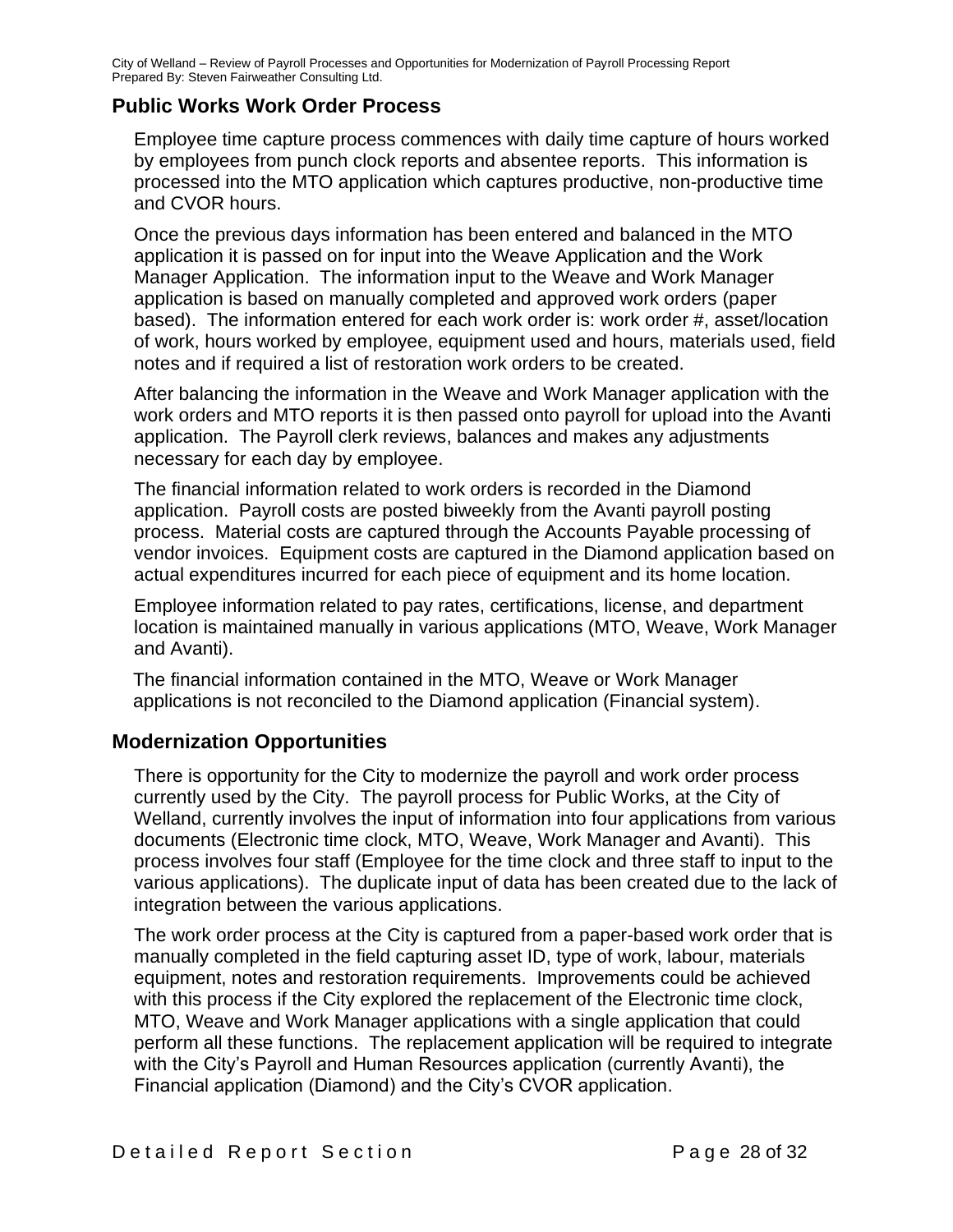The payroll process review of Public Works and Engineering identified opportunities to modernization the process. Noted below are the observations/findings from the review including a recommendation:

|                | <b>Observation/Finding</b>                                                                                                                                             | <b>Recommendation</b>                                                                                                                                                                                                                                                            |
|----------------|------------------------------------------------------------------------------------------------------------------------------------------------------------------------|----------------------------------------------------------------------------------------------------------------------------------------------------------------------------------------------------------------------------------------------------------------------------------|
|                | <b>Payroll Process/Work Order Review</b>                                                                                                                               |                                                                                                                                                                                                                                                                                  |
| $\mathbf 1$    | Weave, MTO, Time Clocks, Diamond and<br>Avanti Systems are not integrated to share<br>information.                                                                     | Explore replacement of Weave,<br>MTO, Time Clocks application with<br>one application that has electronic<br>integration Avanti and Diamond.                                                                                                                                     |
| $\overline{2}$ | Absentee tracking is done manually. Data<br>input to MTO system.                                                                                                       | Should develop corporate Absentee<br>tracking system.                                                                                                                                                                                                                            |
| 3              | MTO system utilized to track CVOR<br>reporting only capturers City records.                                                                                            | City should replace MTO CVOR<br>system WEB based application that<br>will integrated to work orders.                                                                                                                                                                             |
| 4              | MTO System Tracks Employee Profiles for<br>costing in the Weave system. No link to<br>Avanti System. All employee information<br>maintained manually in MTO.           | Employee information should only<br>be maintained in one system by<br>Human Resources (H/R). Avanti<br>System should be developed with<br>integration to Work Order System.                                                                                                      |
| 5              | MTO system is utilized to track employee<br>bank information and non-productive time<br>such as vacation, banked Lieu time, etc.<br>MTO relied on as corporate record. | An Absentee tracking system should<br>be developed by H/R. Explore the<br>Avanti application for this<br>functionality. This information<br>should be input to the Absentee<br>Tracking application and integrated<br>to the Work Order Application and<br>others as identified. |
| 6              | No ability for Workers in the field to create<br>an electronic work order.                                                                                             | New Work Order application should<br>be flexible to allow staff to create<br>work orders in field.                                                                                                                                                                               |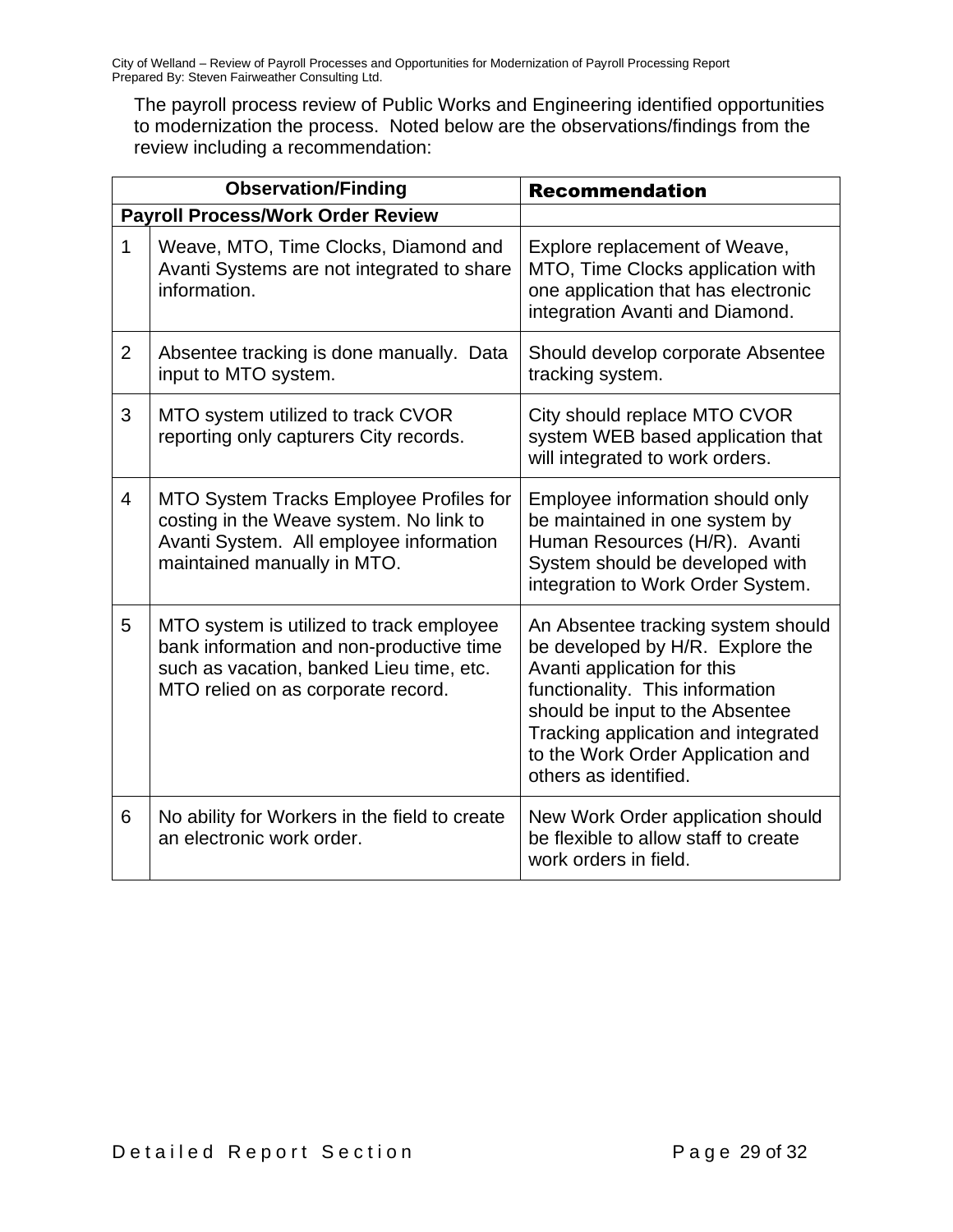|                | <b>Observation/Finding</b>                                                                                                                          | <b>Recommendation</b>                                                                                                                                                                                                                                           |  |
|----------------|-----------------------------------------------------------------------------------------------------------------------------------------------------|-----------------------------------------------------------------------------------------------------------------------------------------------------------------------------------------------------------------------------------------------------------------|--|
|                | <b>Payroll Process/Work Order Review</b>                                                                                                            |                                                                                                                                                                                                                                                                 |  |
| $\overline{7}$ | Information recorded twice. Field Staff<br>note details on paper copy of work order<br>which is then keyed to system.                               | Ensure the new Work Order<br>application provides the ability for<br>staff to utilize tablets in the field to<br>electronically upload work order<br>information.                                                                                               |  |
| 8              | Work Orders do not automatically<br>generate restoration work follow-up list for<br>Engineering.                                                    | <b>Ensure the new Work Order</b><br>application provides the ability to<br>automatically create restoration<br>work orders                                                                                                                                      |  |
| 9              | PW Clerk creates a Weave batch for input,<br>reviews own batch input and approves<br>own batch.                                                     | Batches created and entered by the<br><b>Public Works Clerk should be</b><br>reviewed and approved by another<br>staff member.                                                                                                                                  |  |
| 10             | Payroll Clerk inputs employee profile<br>changes from Avanti into Weave system<br>manually.                                                         | Employee profiles should be<br>maintained in the Avanti application<br>by H/R. There should be electronic<br>Integration from Avanti to the New<br>Work Order application.                                                                                      |  |
| 11             | Payroll information being maintained in<br>multiply systems (Avanti, MTO and<br>Weave)                                                              | Employee information should be<br>maintained only in Avanti with link to<br>new Work Order system.                                                                                                                                                              |  |
| 12             | Weave and MTO Systems are not linked<br>to share information. This process<br>requires two staff and takes approximately<br>30 to 60 minutes daily. | Electronic integration with the new<br>Work Order application and MTO<br>application should be developed so<br>information is only entered in one<br>application. Ensure these edit<br>routines to share payroll<br>requirements are built into the<br>tablets. |  |
| 13             | Payroll Clerk reviews report for employees<br>charged to Canal Lands Code (447).                                                                    | Employees should be identified in<br>Avanti application with integration to<br>new Work Order application. Built in<br>edit routines for employees eligible<br>to be charged to this code should be<br>built into the tablets.                                  |  |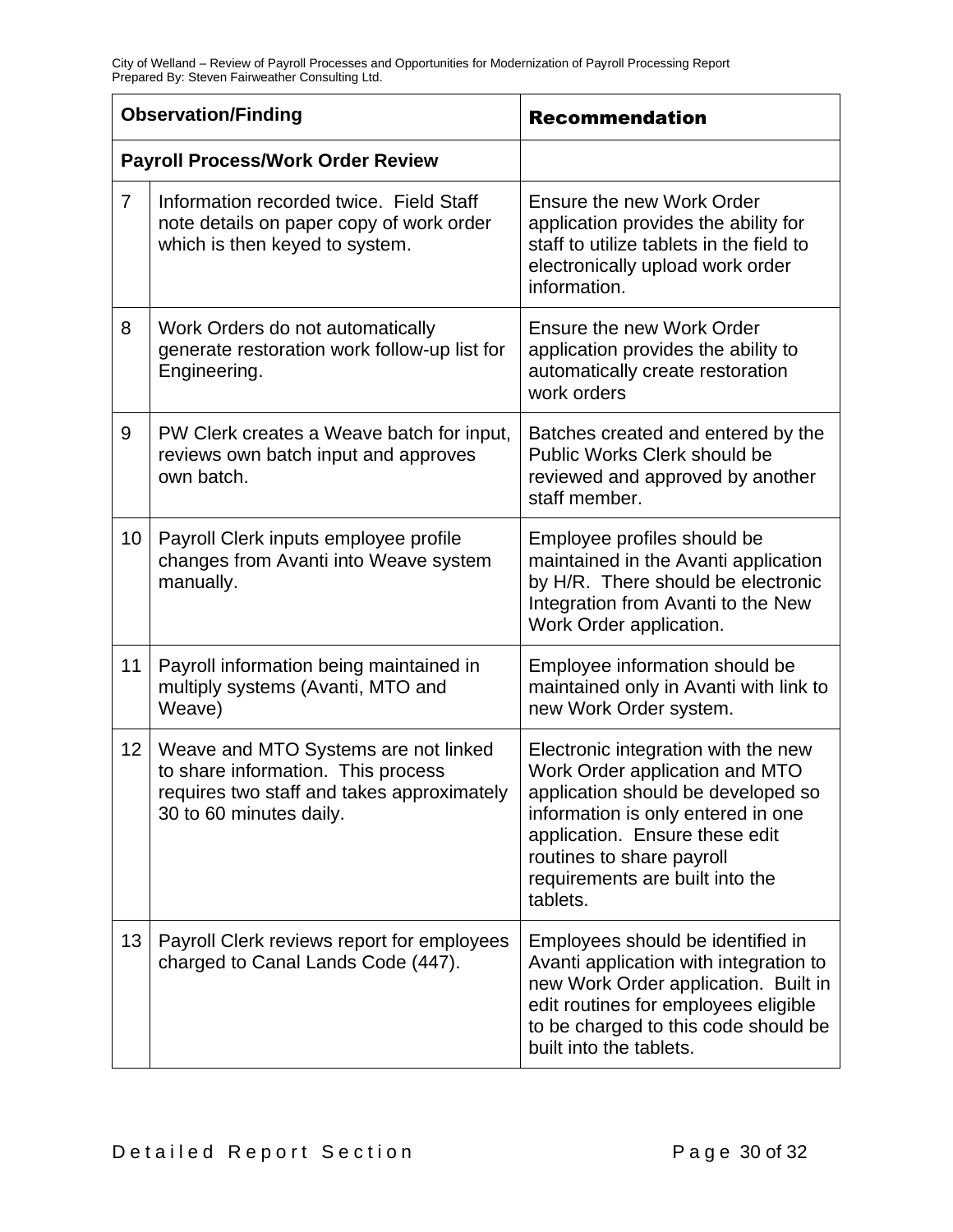|    | <b>Observation/Finding</b>                                                                                             | <b>Recommendation</b>                                                                                                                                                                                            |
|----|------------------------------------------------------------------------------------------------------------------------|------------------------------------------------------------------------------------------------------------------------------------------------------------------------------------------------------------------|
|    | <b>Payroll Process/Work Order Review</b>                                                                               |                                                                                                                                                                                                                  |
| 14 | Payroll clerk has to upload information into<br>separate routine to prepare for upload to<br>Avanti Timesheet process. | Build these edit routines into new<br>Work Order system to automatically<br>perform at time of input                                                                                                             |
| 15 | Payroll clerk has to make corrections for<br>codes and rates that if system was<br>integrated would not be required.   | Electronic integration with Avanti to<br>new Work Order application to<br>share information. Build in edit<br>routines for employees eligible to be<br>charged to this code into tablets                         |
| 16 | Manual process to check to see daily time<br>per employee is in balance.                                               | Build in edit routines for employees<br>to identify employees missing hours.                                                                                                                                     |
| 17 | Manual process to check to see if total<br>hours per employee is in balance for pay<br>period.                         | Build in edit routines for employees<br>to identify employees missing hours.                                                                                                                                     |
| 18 | Banked Lieu time liability not set up when<br>payroll is processed                                                     | City should develop a Banked Lieu<br>Time application for corporate use in<br>Avanti, Banked Lieu Time should be<br>tracked and recorded when earned<br>and used.                                                |
| 19 | Some payroll groups are paid current. As<br>a result, time is reported a week in<br>advance.                           | Consider if the reporting period<br>could be adjusted to report a week<br>in arrears but paid current. If this<br>cannot be done the in the new Work<br>Order application an interface needs<br>to be developed. |

The City of Welland should explore replacing their current Work Order System with an application that will replace the Electronic time clock, MTO, Weave and Work Manager applications. As the City moves forward with this implementation it is important to ensure that data is only keyed once. Information should be maintained in one application which has the capable of integrating with other applications to push and pull information as required. The new Work Oder application will be required to be exchanged information with other City applications. As such the new Work Order application will be required to integrate with the City's Payroll and Human Resources application (currently Avanti), the Financial application (Diamond) and the replacement CVOR application.

As part of this implementation process the City of Welland should implement the use of tablets in the field to electronically capture work order information. With a tablet